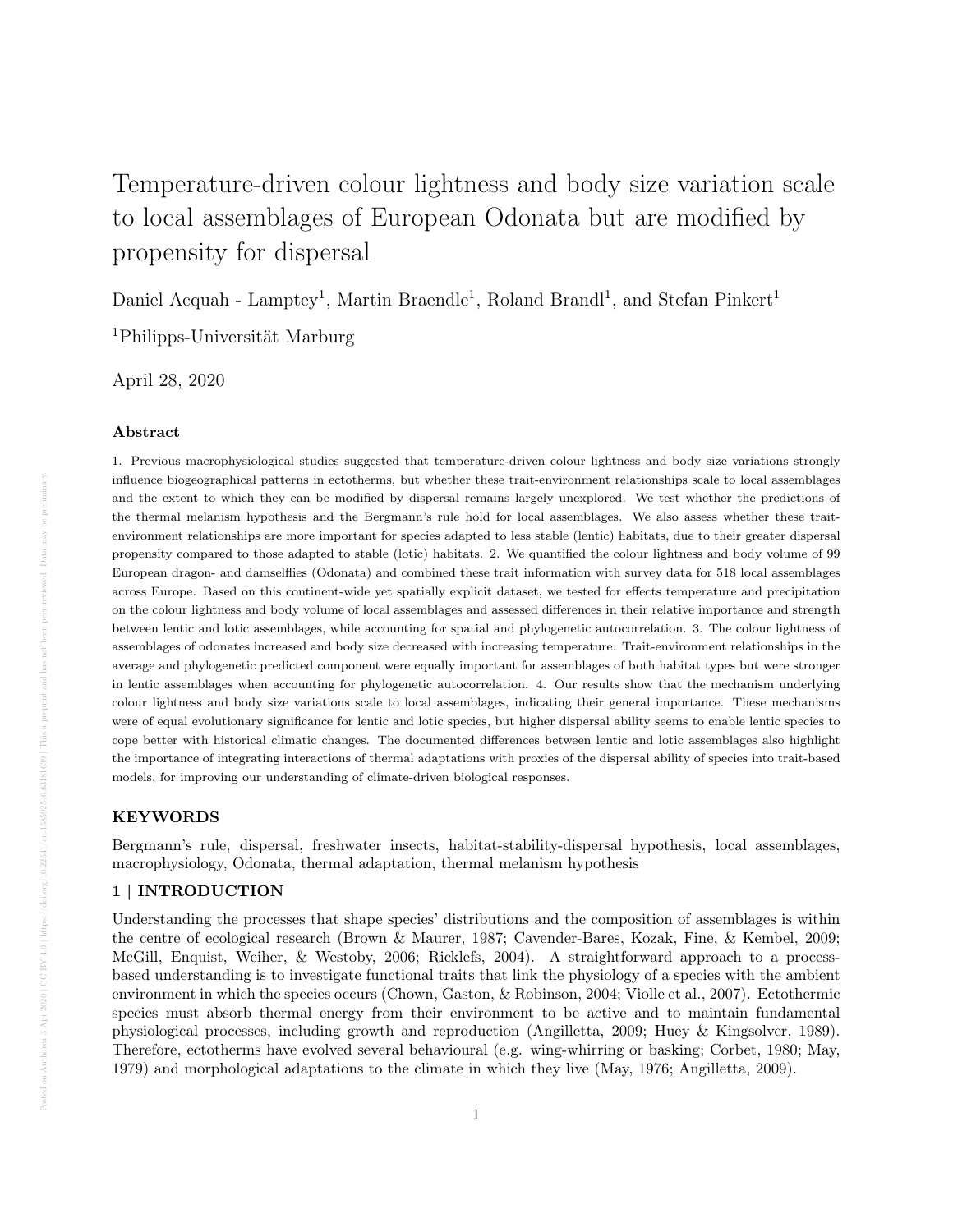Two of the most important morphological traits that influence the distribution of ectothermic organisms are probably their surface colour, particularly colour lightness (melanism), and body size. Fundamental physical principles link both traits to the heat gain and loss of an organism (Clusella-Trullas, van Wyk, & Spotila, 2007; Shelomi, 2012). On the one hand, melanisation of the cuticle determines the absorption of solar radiation and hence heat gain, a mechanism referred to as thermal melanism (Clusella-Trullas et al., 2007; Gates, 1980; Kalmus, 1941). On the other hand, since an increase in body size implies a reduction of the surface area to volume ratio, larger bodies are able to retain heat more efficiently than smaller bodies (Shelomi, 2012). Besides thermoregulation, greater melanisation increases resistance against pathogens, by enhancing the structural integrity of cells (Gloger's rule, Rapoport, 1969; Wilson, Cotter, Reeson, & Pell, 2001) and a larger body size is advantageous under dry conditions, as a lower surface area to volume ratio reduces water loss (Kühsel, Brückner, Schmelzle, Heethoff, & Blüthgen, 2017; Remmert, 1981).

While the colour lightness and body size of a species should determine the climate in which it can live, the extent to which that species realises the potential environmental niche depends on its dispersal ability. The most important differences in species' abilities and propensities to disperse are related to the stability of their respective habitats. In general, species restricted to spatially and temporally stable habitats have lower dispersal abilities than species adapted to less stable habitats (Southwood, 1977). Freshwaters provide an ideal model system to test the predictions of this "habitat-stability-dispersal hypothesis" (Southwood, 1977). In the northern hemisphere, lentic water bodies (e.g., ditches and lakes) are ephemeral and date back to the Pleistocene, whereas the locations of rivers and streams (lotic waters) that carry water throughout the year have remained largely unaltered since the Mesozoic (Bohle, 1995 and sources therein). Species adapted to lentic waters have therefore evolved a suite of adaptations (i.e., trait syndromes) to cope with climatic changes, including morphological adaptations that facilitate mobility (Arribas et al., 2012; Hof, Brändle,  $\&$ Brandl, 2006; Marten, Brändle, & Brandl, 2006; Pinkert et al., 2018) as well as behavioural adaptations (Corbet, 1980).

Recent studies have shown that the ecological differences between species adapted to lentic and lotic habitats carry a phylogenetic signal (Letsch, Gottsberger, & Ware, 2016). Moreover, these differences have led to contrasting biogeographical and diversification patterns between the two groups (Abellán, Millán, & Ribera,  $2009$ ; Hof, Brändle, & Brandl,  $2008$ ). For instance, Dehling et al.  $(2010)$  showed that the richness of lotic animals decreases from southern to northern Europe, whereas the richness of lentic animals is highest in central Europe. A broadly similar pattern has been reported for the richness of lentic and lotic Odonata (dragonflies and damselflies) on a global scale (Kalkman et al., 2008). Thus, in contrast to almost all other Odonata, the two youngest families (Coenagrionidae and Libellulidae; Rehn, 2003) that constitute the majority of lentic species globally (Kalkman et al., 2008) are disproportionally diverse in temperate climates. This suggests stronger trait-environment relationships in odonates of lentic than lotic habitats due to the greater ability of the former to cope with climatic changes in the past. However, despite strong theoretical reasons for an impact of species' dispersal ability on biogeographical patterns, to what extent dispersal can modify trait-environment relationships remains largely unexplored.

Analyses of the large-scale patterns of interspecific variation in physiological traits offer a powerful approach to elucidate the general processes that shape biodiversity patterns (Chown et al., 2004). These macrophysiological inferences are based on the assumption that the explanations for large-scale diversity patterns are found at lower levels of biological organisation, as functional traits influence the fundamental physiological rates of individuals and populations whereas the consequences thereof play an important role in determining a species' fundamental niche (Gaston & Blackburn, 2000). However, almost all of the studies conducted so far on the interspecific variation of colour lightness and body size in ectothermic species are based on expert range maps generated by interpolating species occurrence records across suitable habitats (e.g., Pinkert, Brandl, & Zeuss, 2017; Zeuss, Brandl, Brändle, Rahbek, & Brunzel, 2014; Zeuss, Brunzel, & Brandl, 2017). Hence, previous evidence of colour- and size-based thermoregulation has three important limitations. First, although at geographical scales expert range maps are generally considered to allow robust estimations of the full environmental range of species, the underlying distribution information tends to overestimate species' real distributional ranges (Hurlbert & Jetz, 2007; Merow, Wilson, & Jetz, 2017). Second, the inherent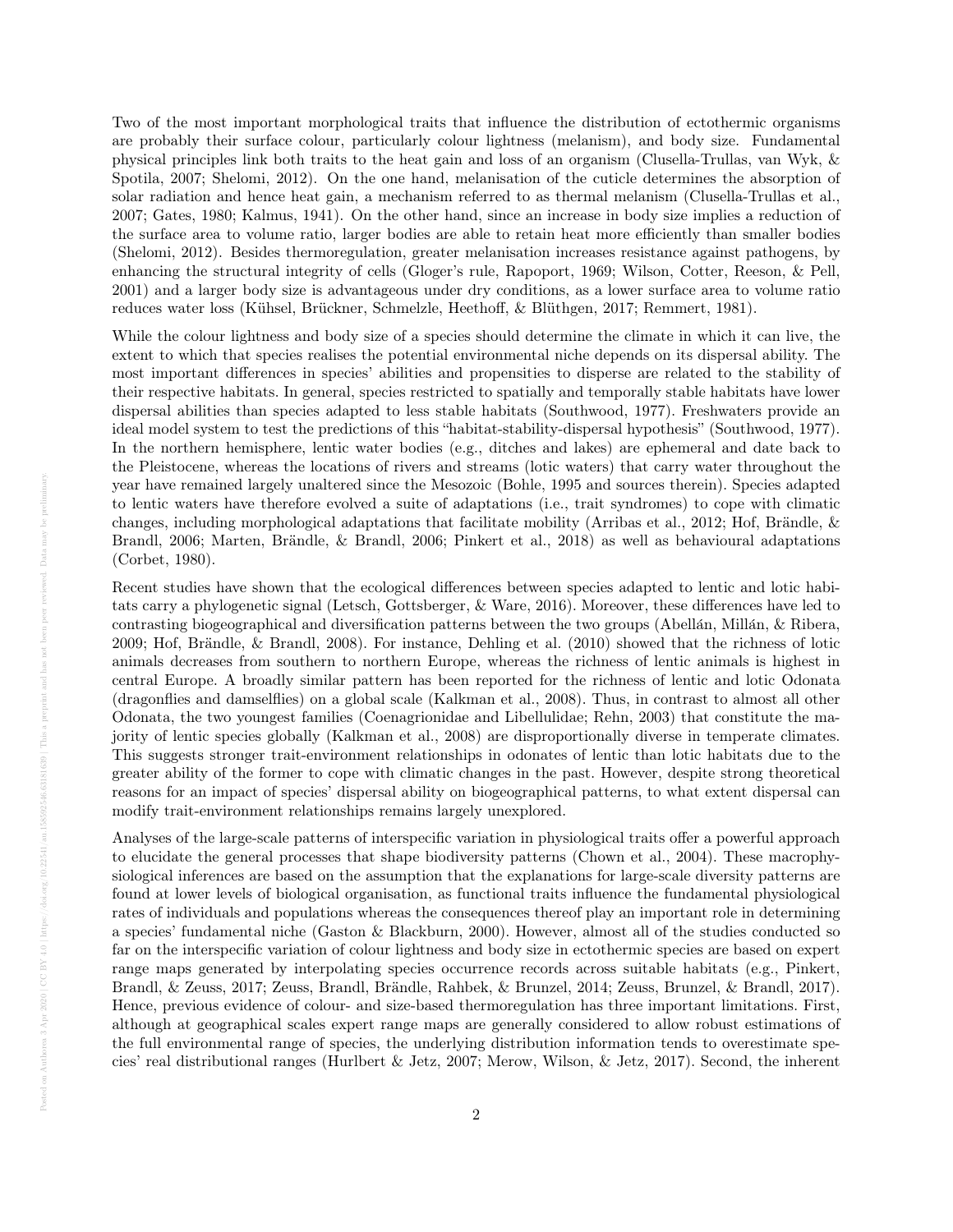spatial structure of expert range maps has been shown to inadvertently generate spurious spatial patterns for the richness and mean trait values of assemblages (Hawkins et al., 2017). Third, distribution data with a coarse resolution generate "synthetic" assemblages of species that do not necessarily form local assemblages. For instance, expert range maps typically also include records of populations that may no longer exist (or never existed) and pool species from different habitat types. Therefore, whether the previously documented relationships of colour lightness and body size with climate also scale to the local assemblage level remains largely unexplored.

In this study, we investigated trait-environment relationships using spatially explicit survey data for local assemblages of dragon- and damselflies (Odonata) across Europe. Specifically, according to the thermal melanism hypothesis and Bergmann's rule sensu lato, we expected 1) an increase in the colour lightness of local assemblages of odonates with increasing temperature and 2) an increase in the body size of local assemblages of odonates with decreasing temperature. In addition, given that adaptations to spatially and temporally less stable habitats allow lentic species to better cope with climatic changes (habitat-stabilitydispersal hypothesis), we predicted that the slopes of these relationships would be stronger for lentic than for lotic assemblages.

# 2 | MATERIAL AND METHODS

## 2.1 | Distribution data

Information on water body location and type (i.e. lentic or lotic) and the composition of local assemblages of odonates across Europe were compiled from data obtained in an extensive literature survey (Appendix 1). Only records of breeding species were included, to obtain species sets associated with the considered water bodies. Breeding records covered tandem pairs, ovipositing females, larvae, exuviae and recently emerged adults (Bried, Dillon, Hager, Patten, & Luttbeg, 2015), resulting in 5,703 records of 99 species of odonates and 524 local assemblages across 28 European countries. After assemblages with less than three species were excluded (to obtain reliable estimates of assemblage means), the final dataset comprised of 518 local assemblages of dragon- and damselflies (Fig. 1; 337 lentic, 181 lotic).

# 2.2 | Trait data

Following the most common approach used in the analysis of morphological traits based on digital images (Zeuss et al., 2014, 2017; Pinkert et al., 2017), we calculated the average colour lightness and body volume of species using drawings of European Odonata (Dijkstra & Lewington, 2006). To prepare images for the analysis, the body (head, abdomen, and thorax) in scanned drawings of species' dorsal body surfaces (24-bits, sRGB, 1200 dpi resolution) was cropped out and saved to separate files using functions of Adobe Photoshop CS2. Based on these images the average colour of the pixels of an image across the red, green and blue channels was calculated as an estimate of the colour lightness of a species (8-bit grey values ranging from 0: absolute black to 255: pure white). In addition, these images were scaled with the magnification factor provided in Dijkstra and Lewington (2006) and used to calculate body volume in cm<sup>3</sup> ( $\pi \times \frac{1}{2}$  length of pixel row<sup> $2 \times$ </sup> pixel edge length) as an estimate of the body size of a species based on the assumption that odonates generally have a cylindrical body form. The calculations were performed using functions of the Rpackage png(Urbanek, 2013). Body volume instead of linear size measures, such as wing length, head width and body length, was used because as a three-dimensional measure it allows for a more realistic estimate of the body mass of a species (Kühsel et al.,  $2017$ ). Note that previous studies showed that the colour lightness and body volume estimates are correlated between drawings from different sources and between males and females (Pinkert et al., 2017, Zeuss et al., 2017). Subsequently, the average colour lightness and body volume were calculated across the species of each local assemblage. Previous studies found that the colour lightness and body size, as well as the habitat preference of European odonates, carries a phylogenetic signal (Zeuss et al. 2014; Letsch et al., 2016; Pinkert et al., 2017). Based on a recent phylogeny of the European odonates (Pinkert et al., 2018), we, therefore, partitioned the total variance of the colour lightness and body volume into a phylogenetic component and a species-specific component using Lynch's comparative method (Lynch, 1991), implemented in the R-package ape (Paradis et al., 2004). The phylogenetic component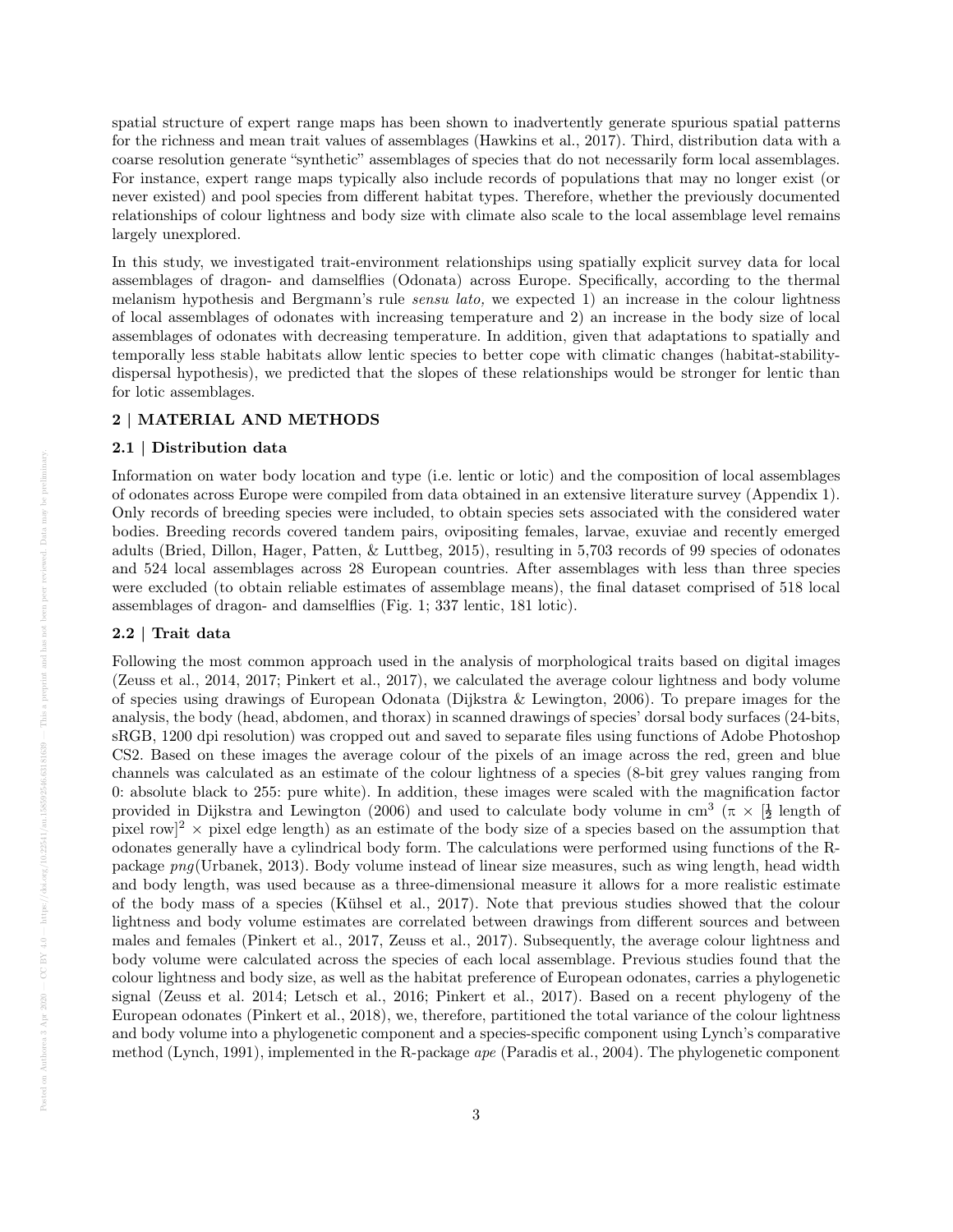represents the variation in colour lightness and body volume predicted by the phylogenetic relationships of the species, whereas the species-specific component is the difference of the observed trait estimate from the phylogenetically predicted part. The advantage of this method is that it allows assessing the effect of phylogenetic signals in traits (i.e., P - component) that is often neglected as a source of bias, in addition to the model results that have been corrected for phylogenetic autocorrelation (i.e., S - component).

#### 2.3 | Environmental data

Based on the predictions of the thermal melanism hypothesis and Bergmann's rule, we considered annual mean temperature as a predictor of geographical patterns in the colour lightness and body size of the assemblages of odonates. In addition, annual precipitation (AP) was included as a predictor because, in insects, lower surface-area to volume ratios of larger species are hypothesised to be advantageous under dry climate due to the associated reduction of water loss through the cuticle (Kühsel et al.,  $2017$ ; Remmert, 1981) and because of the protective function of melanin against pathogens under humid climates (e.g., Delhey, 2019; Rapoport, 1969; Stelbrink et al., 2019). Note that a principal component analysis based on the correlation of all 19 commonly used bioclimatic variables indicated that each of the two selected variables strongly contributed to the main annual trend in temperature and precipitation (Table S1). We considered only annual mean temperature and annual precipitation, rather than all 19 commonly used bioclimatic variables, to facilitate interpretations of their effects and comparability with other studies (e.g., Pinkert et al., 2017; Zeuss et al., 2017). Climate variables used in the analysis were extracted from climate data with a resolution of 2.5 arcminutes (retrieved from www.chelsa-climate.org; Karger et al., 2017, 2018), based on the geographical coordinates of the assemblages included in our analyses (with a buffer radius of approximately 1 km).

## 2.4 | Statistical analyses

All statistical analyses and calculations were conducted in R (version 3.5.1, R Core Team, 2016). Tests for trait-environment relationships were performed using single and multiple ordinary least-squares regression models, with the average colour lightness and body size of Odonata assemblages as dependent variables and climatic variables as independent variables. Differences in the slopes of the relationships of colour lightness and body size with climatic variables between lentic and lotic habitats were determined by fitting interaction terms between the independent variables and habitat type. In all models, independent variables were scaled and centred (z-standardised) to facilitate their comparison. To ensure very low mulitcollinearity among predictors, the variance-inflation factors (vif) for the predictor variables in regression models were checked using the vif function of the R-package car (Table S2; Fox et al., 2016).

Since spatial autocorrelation in the survey data could violate the assumptions of our statistical models, i.e., that all data points are independent of each other, spatial correlograms of the model residuals were calculated using functions of the R-package ncf (Bjornstad, 2016). These correlograms indicated significant spatial autocorrelation in our data. Therefore, all analyses were repeated using spatial autoregressive error models (Dormann, 2007) that included a spatial distance weight according to the model-specific point of spatial independence (extracted from spatial correlograms shown in Figs S1-S2).

# 3 | RESULTS

#### 3.1 | Trait-environment relationships

In all multiple regression models, the colour lightness of the assemblages of odonates increased with increasing annual mean temperature and body volume decreased with increasing annual mean temperature (Table 1). In all multiple regression models, the colour lightness of the assemblages of odonates was not affected by annual precipitation, but except for phylogenetically corrected models, body volume increased with increasing annual precipitation. These results were consistent with the results of single regression models (except that single regression of the average and phylogenetically predicted part of the variation in the colour lightness and annual mean temperature were not significant) and with the results of models that accounted for spatial autocorrelation (Table 1). The two climate predictors together explained up to between 20 % and 31 % of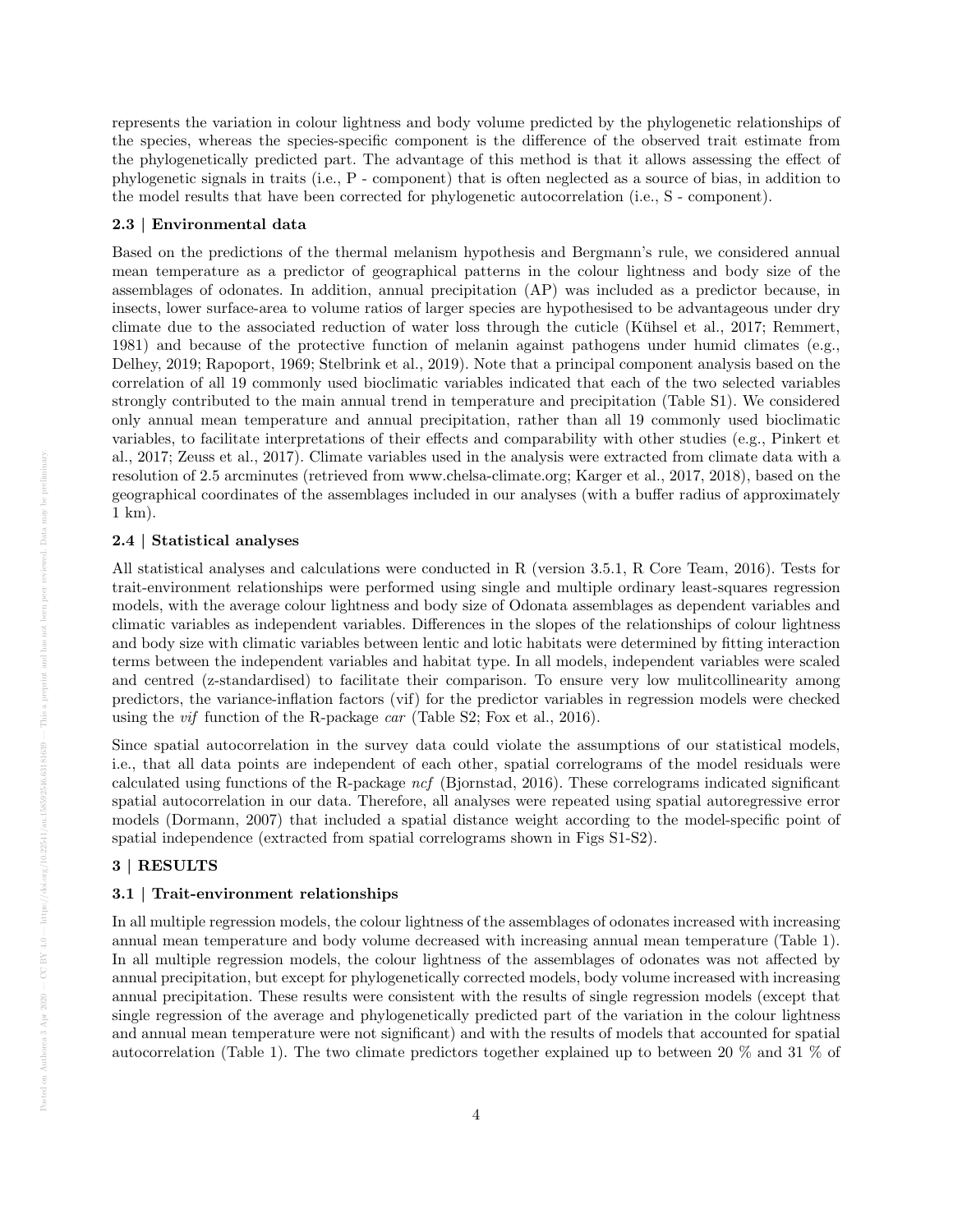the variation in colour lightness and between 2 % and 4 % of the variation in body volume (Table 1, see Table S3 for single regression models).

## 3.2 | Differences in trait-environment relationships between habitat types

The relative importance of annual mean temperature and annual precipitation, as well as the slopes of the considered trait-environment relationships, differed between lentic and lotic assemblages. Among the 24 considered relationships (models of the two traits, corrected for phylogenetic and spatial autocorrelation), 6 were significant for both lentic and lotic assemblages, 6 were only significant for lentic and 5 were only significant for lotic assemblages (Table 2). The two groups mostly responded similarly to annual mean temperature and all the relationships that were only significant in lotic assemblages were responses to annual precipitation (see Table S4 for single regression models).

Except for one response of body size, the slopes of all relationships of climate variables with the average as well as the phylogenetically predicted part of the variation in the traits were similar in their strength between the two groups. By contrast, responses of the species-specific part of the variation in colour lightness and body size to climate were mostly stronger in lentic compared to lotic assemblages (Table 2).

## 4 | DISCUSSION

Our results demonstrate that the spatial variation in colour lightness and body size (i.e., volume) of assemblages of odonates across Europe is mainly driven by temperature. In line with the predictions of the thermal melanism hypothesis and Bergman's rule sensu lato , our results showed that the analysed assemblages in warmer regions were consistently composed of, on average, lighter coloured and smaller species of dragon- and damselflies compared to assemblages in cooler regions. Our continent-wide yet spatially explicit assessment of these relationships reconciles previous macroecological (Pinkert et al., 2017; Zeuss et al., 2014, 2017) and experimental (e.g. May, 1991; Samejima & Tsubaki, 2010; reviewed in Clusella-Trullas et al., 2007) evidence indicating the general importance of mechanistic links of colour lightness and body size with the physiology and distribution of ectotherm species. In addition to the overall importance of colour- and size-based thermoregulation, our comparison of the trait-environment relationships of lentic and lotic assemblages of odonates revealed that the strength and relative importance of the climatic drivers of colour lightness and body size vary considerably between species with high and low dispersal/recolonisation ability.

Our study clearly showed that traits involved in thermoregulation influence the composition of dragon- and damselfly assemblages across Europe. According to the thermal melanism hypothesis, darker ectotherms are at an advantage in cool regions because of colour-based heat gain, and lighter ectotherms in warm regions because they reflect more solar radiation. In support of this hypothesis, we found that the colour lightness of Odonata assemblages increased with increasing temperature. The results of our analyses based on survey data together with the similar geographical patterns in colour lightness reported for assemblages of other ectothermic organisms at large geographical scales (Clusella-Trullas, Terblanche, Blackburn, & Chown, 2008; Heidrich et al., 2018; Schweiger & Beierkuhnlein, 2015; Stelbrink et al., 2019; Xing et al., 2018; Zeuss et al., 2014), confirm that thermal melanism is a mechanism of fundamental importance in ectothermic organisms across regions and scales. Furthermore, consistent with the predictions of Bergmann's rule sensu lato , we found that the average body size of assemblages of odonates decreased with increasing temperature. Even though a recent macroecological study by Zeuss et al. (2017) found support for Bergmann's rule in European odonates, its support in insects is generally equivocal (Shelomi, 2012), especially in studies conducted at small spatial and taxonomic scales. These contradictions in the results obtained at different scales have recently motivated debate about the reliability of large-scale assemblage-level studies, as it has been demonstrated that the type of distribution information on which most macroecological studies are based can purely by chance result in geographical patterns of species' traits (Hawkins et al., 2017). Despite temperature explained a comparatively low variance in body size (c.f. Zeuss et al., 2017), our findings support Bergmann's rule sensu lato in European odonates. Our support for both the thermal melanism hypothesis and Bergmann's rule using spatially explicit survey data for European odonates show that the findings of studies based on expert range maps are robust to pseudo-replications of co-occurrences and the inherent geographical structures of species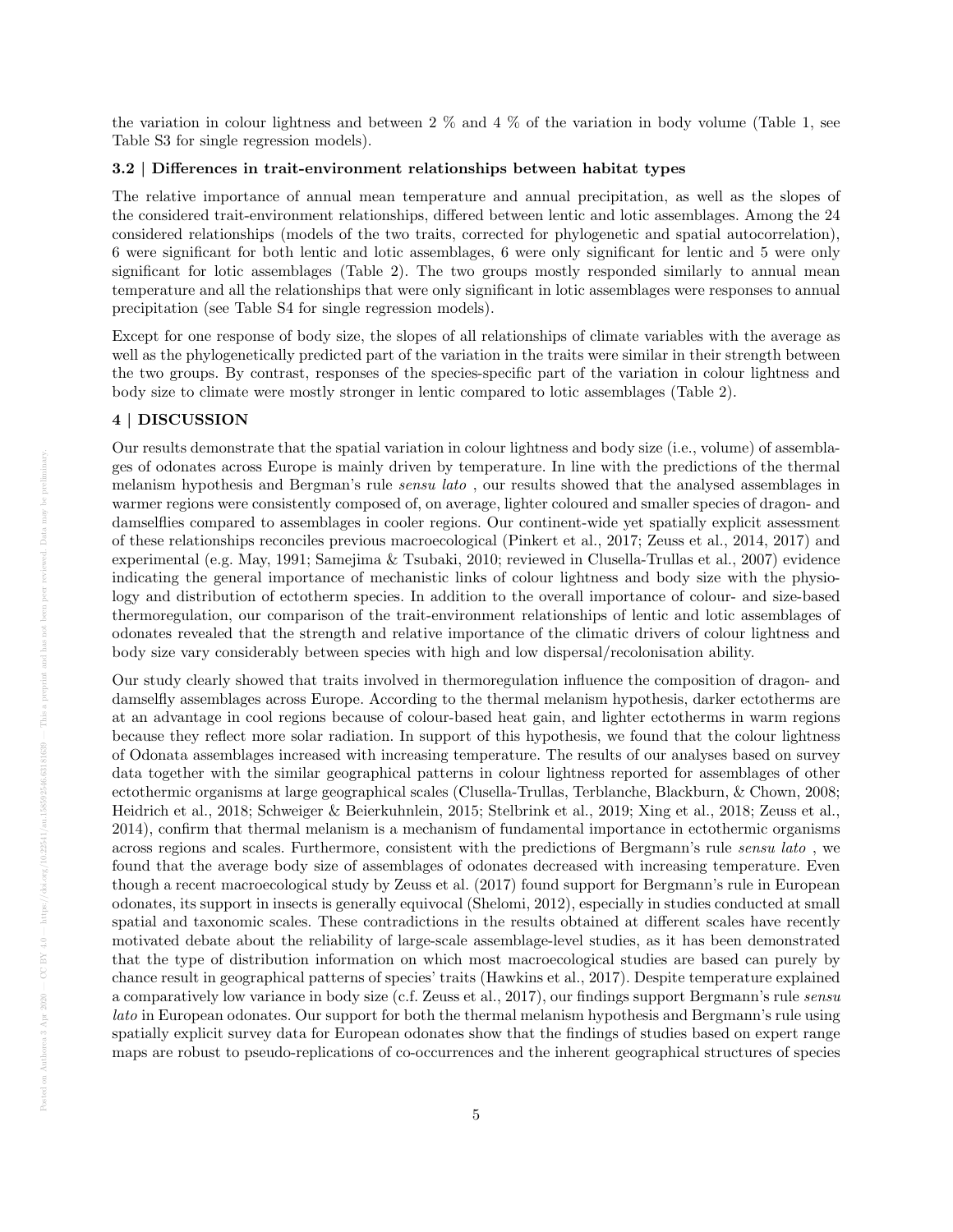#### distributions (Hawkins et al., 2017).

Moreover, we also documented clear differences between species adapted to lentic and lotic habitats regarding the strength of the slopes of the considered trait-environment relationships and the relative importance of climatic drivers. Contrary to our third prediction, most of the relationships of average colour lightness and body size with temperature were equally strong between lentic and lotic assemblages. However, decomposing variations in colour lightness and body size showed that this is the result of similar responses of the phylogenetically predicted part of the traits of lentic and lotic species to climate, whereas relationships of the species-specific part of the traits were mostly stronger in lentic assemblages. Several studies have suggested that lentic species are stronger dispersers (e.g. Grewe, Hof, Dehling, Brandl, & Brändle, 2013; Hof et al., 2006; Marten et al., 2006) due to the negative relationship between habitat persistence and dispersal propensity (Southwood, 1962). Species adapted to lentic habitats are assumed to be closer to an equilibrium with ambient temperature (Dehling et al., 2010; Pinkert et al., 2018) and hence should dominate in recently recolonised regions (e.g., formerly glaciated northern parts of Europe; Pinkert et al., 2018). Accordingly, colourand size-based thermoregulation together with high dispersal ability may have been hypothesised to cause contrasting biogeographical patterns between species adapted to lentic and lotic habitats over historical and evolutionary time scales (Hof et al., 2008; Pinkert et al., 2018). In fact, the distributional success and high diversity of lentic species in temperate regions seem to result not only from higher dispersal/recolonisation ability but also from an adaptive colour and body size evolution by lentic lineages. Our results suggest that adaptive colour and body-size are of similar importance for lentic and lotic species over evolutionary time scales, but that historical responses modified trait-environment relationships, with lentic species responding stronger to recent climatic changes than lotic species.

In light of previous zoogeographical and phylogeographical studies on dragon- and damselflies (Abellán et al., 2009; Kalkman et al., 2008; Pinkert et al., 2018; Sternberg, 1998), the documented differences in the trait-environment relationships of lentic and lotic species suggest that thermal melanism favours the colonisation of lineages of odonates in temperate climates. It has long been hypothesised that odonates are of tropical evolutionary origin and that only a few lineages acquired the ability to colonise and persist in temperate regions (e.g., Tillyard, 1916 p. 295). In a recent study, we found that the phylogenetic diversity of European Odonata assemblages decreased from the south-west to the north-east of the continent and that this pattern was mainly driven by the contemporary temperature (Pinkert et al., 2018). Latitudinal gradients of decreasing family or genus richness have been shown for odonates at the global scale (a simple proxy for the diversity of lineages; Kalkman et al., 2008). Furthermore, recent studies have documented a strong phylogenetic signal in the colour lightness of odonates and butterfly assemblages as well as differences in the importance of thermal melanism between butterfly families and associated these differences with a lower importance colour-based thermoregulation in tropical lineages (Zeuss et al., 2014, Pinkert et al., 2017, Stelbrink et al., 2019). Therefore, our finding that phylogenetically predicted part of the variation in colour lightness and body size is strongly driven by temperature suggested that colour- and size based thermoregulation might have played a central role in the adaptation to colder climates, whereas most Odonata lineages retained their initial tropical niche (see also Pinkert & Zeuss, 2018). Besides the differences in the strengths of the relationships of colour lightness and body size with temperature, our results show that the relative importance of temperature versus precipitation in shaping the geographical patterns of these traits differs between lentic and lotic assemblages. Although both annual mean temperature and annual precipitation consistently drove overall geographical patterns in the colour lightness and body volume of assemblages of odonates, lotic, but not lentic species seem to have an additional advantage of a higher sizebased desiccation tolerance (Entling, Schmidt-Entling, Bacher, Brandl, & Nentwig, 2010), that also constrain their ability to thermoregulate via this trait. Specifically, we found that lotic assemblages in regions of lower precipitation were on average smaller than those in humid regions, which points to body size as an adaptation to water loss through the body surface (Kühsel et al., 2017). Furthermore, we showed that species adapted to lotic habitats were significantly larger in regions that are both warm and wet. This finding supports the predictions of Gloger's rule (Wilson et al., 2001), which have been generally strongly supported by several large-scale studies (Pinkert et al., 2017; Stelbrink et al., 2019; Zeuss et al., 2014). Although studies have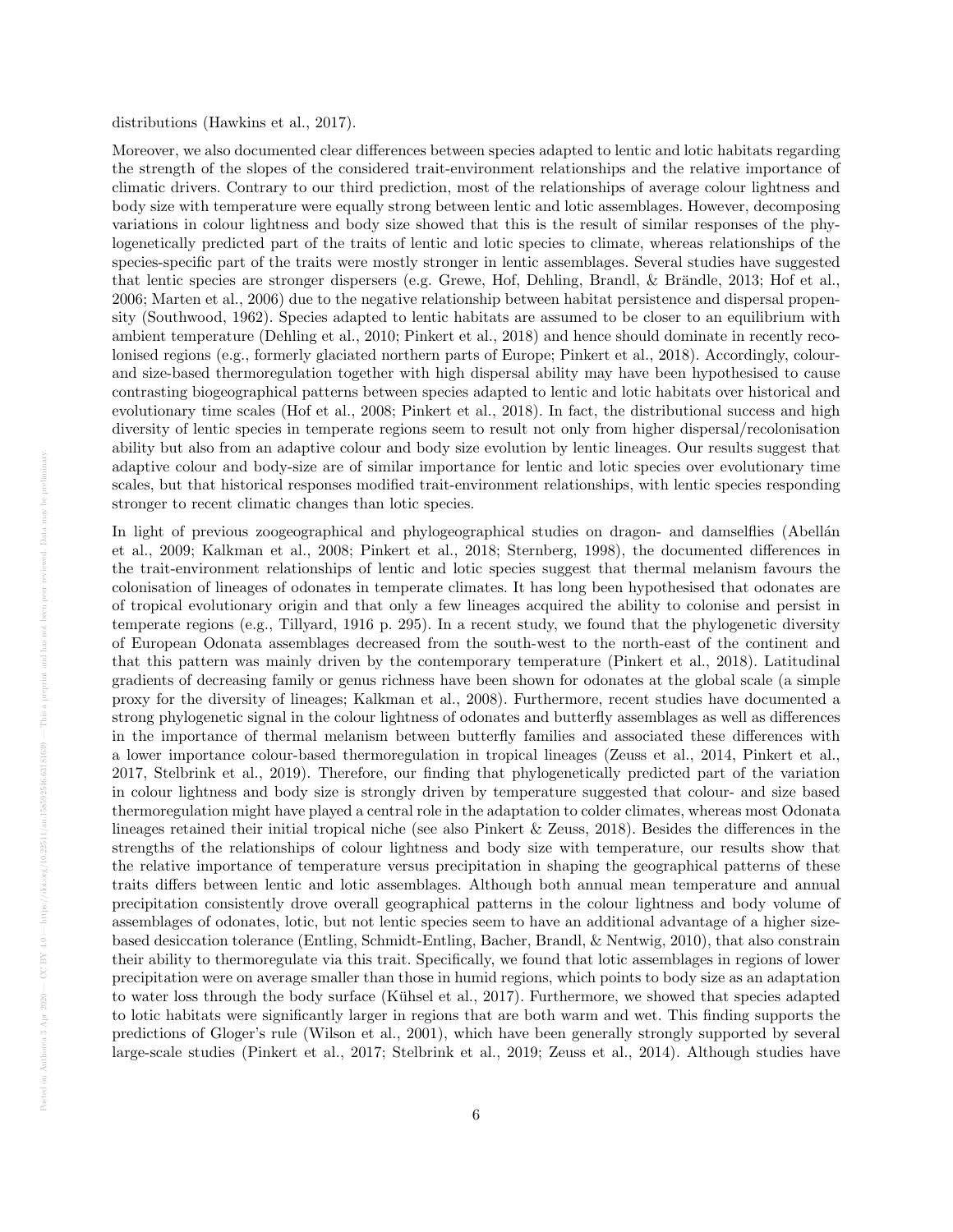shown that melanisation impacts desiccation resistance (Parkash, Rajpurohit & Ramniwas, 2008; Parkash, Sharma & Kalra, 2009), we are cautious about interpreting a potential colour-based protection against water loss for two reasons; firstly, the environmental gradient of the study sites did not include extreme humid or dry regions and secondly, in our study annual precipitation was not an important driver of the variations in colour lightness European Odonata assemblages.

# 5 | CONCLUSION

Our study highlights the importance of the mechanistic links of colour lightness and body size with the temperature regime which shapes the biogeographical patterns of dragon- and damselflies (Odonata). Colour- and size-based thermoregulation were by far the dominant mechanisms shaping the composition of assemblages of odonates, although other functions of body size and colour lightness seemed to influence the geographical patterns of both traits to some extent. The consistency of our findings together with the results of a number of macroecological analyses underlines the general importance of thermal melanism and Bergmann's rule for ectothermic organisms. However, besides highlighting the crucial role of traits involved in thermoregulation in shaping the distribution of odonate species, our results indicate that difference in species' dispersal propensities embedded in the spatio-temporal stability of their habitats contributes to explaining the scatter around the considered trait-environment relationships as well as to differences in the relative contributions of climatic predictors. Thus, thermal adaptations seem to be of similar evolutionary importance for lentic and lotic species but a greater dispersal ability of the former in combination with the climatic history of Europe seem to have allowed them better cope with historical climatic changes.

## DATA AVAILABILITY STATEMENT

We intend to archive data for this study with Dryad Digital Repository.

## ACKNOWLEDGEMENTS

Daniel Acquah - Lamptey acknowledges PhD funding by the Government of Ghana - Ministry of Education and the German Academic Exchange Service.

# REFERENCES

Abellán, P., Millán, A., & Ribera, I. (2009). Parallel habitat-driven differences in the phylogeographical structure of two independent lineages of Mediterranean saline water beetles. Molecular Ecology , 18(18), 3885-3902. https://doi.org/10.1111/j.1365-294X.2009.04319.x

Angilletta, M. J. (2009). Thermal Adaptation: A Theoretical and Empirical Synthesis . Oxford, New York: Oxford University Press.

Arribas, P., Velasco, J., Abellán, P., Sánchez-Fernández, D., Andújar, C., Calosi, P., . . . Bilton, D. T. (2012). Dispersal ability rather than ecological tolerance drives differences in range size between lentic and lotic water beetles (Coleoptera: Hydrophilidae).Journal of Biogeography , 39(5), 984-994. https://doi.org/10.1111/j.1365- 2699.2011.02641.x

Bjornstad, O. N. (2016). ncf: Spatial Nonparametric Covariance Functions (Version R package version 1.1-7). Retrieved from Available at: https://cran.r-project.org/package=ncf

Bohle, H. W. (1995). Spezielle Ökologie: Limnische Systeme. Berlin u.a.: Springer.

Bried, J. T., Dillon, A. M., Hager, B. J., Patten, M. A., & Luttbeg, B. (2015). Criteria to infer local species residency in standardized adult dragonfly surveys. Freshwater Science , 34(3), 1105-1113. https://doi.org/10.1086/682668

Brown, J. H., & Maurer, B. A. (1987). Evolution of species assemblages: Effects of energetic constraints and species dynamics on the diversification of the North American avifauna. The American Naturalist, 130(1), 1-17. https://doi.org/10.1086/284694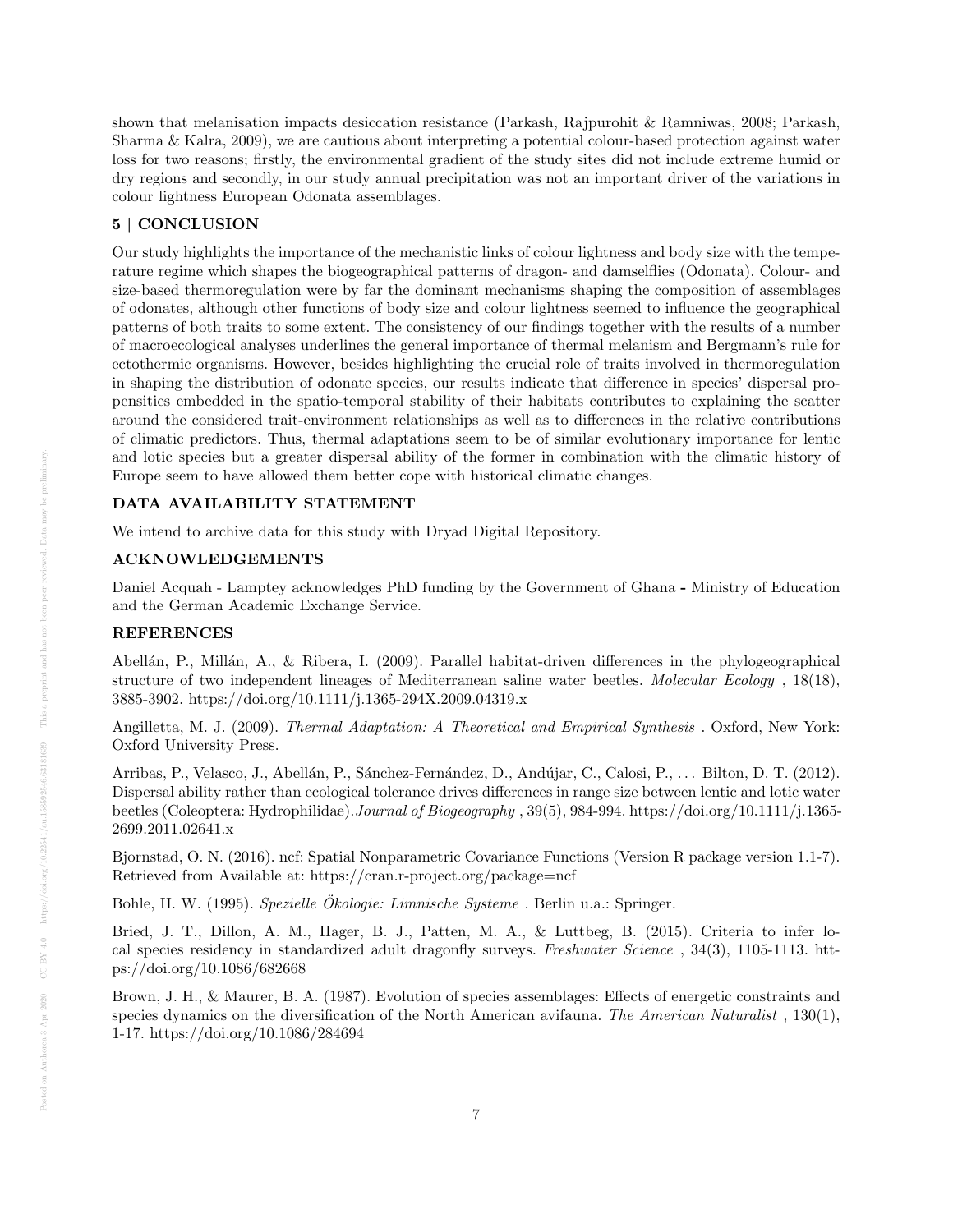Cavender-Bares, J., Kozak, K. H., Fine, P. V. A., & Kembel, S. W. (2009). The merging of community ecology and phylogenetic biology.Ecology Letters , 12(7), 693–715. https://doi.org/10.1111/j.1461-0248.2009.01314.x

Chown, S. L., Gaston, K. J., & Robinson, D. (2004). Macrophysiology: Large-scale patterns in physiological traits and their ecological implications. Functional Ecology , 18, 159-167. https://doi.org/10.1111/j.0269- 8463.2004.00825.x

Clusella-Trullas, S., Terblanche, J. S., Blackburn, T. M., & Chown, S. L. (2008). Testing the thermal melanism hypothesis: a macrophysiological approach. Functional Ecology , 22, 232-238. https://doi.org/10.1111/j.1365- 2435.2007.01377.x

Clusella-Trullas, S., van Wyk, J. H., & Spotila, J. R. (2007). Thermal melanism in ectotherms. Journal of Thermal Biology , 32, 235-245. https://doi.org/10.1016/j.jtherbio.2007.01.003

Corbet, P. S. (1980). Biology of Odonata. Annual Review of Entomology , 25 , 189-217.

Dehling, D. M., Hof, C., Brändle, M., & Brandl, R. (2010). Habitat availability does not explain the species richness patterns of European lentic and lotic freshwater animals. Journal of Biogeography , 37(10), 1919- 1926. https://doi.org/10.1111/j.1365-2699.2010.02347.x

Delhey, K. (2019). A review of Gloger's rule, an ecogeographical rule of color: Definitions, interpretations and evidence. Biological Reviews , 94, 1294-1316. https://doi.org/10.1111/brv.12503

Dijkstra, K.-D. B., & Lewington, R. (2006). Field Guide to the Dragonflies of Britain and Europe . Dorset, UK: British Wildlife Publishing.

Dormann, C. F. (2007). Effects of incorporating spatial autocorrelation into the analysis of species distribution data. Global Ecology and Biogeography , 16(2), 129-138. https://doi.org/10.1111/j.1466-8238.2006.00279.x

Entling, W., Schmidt-Entling, M. H., Bacher, S., Brandl, R., & Nentwig, W. (2010). Body size–climate relationships of European spiders.Journal of Biogeography , 37(3), 477-485. https://doi.org/10.1111/j.1365- 2699.2009.02216.x

Fox, J., Weisberg, S., Adler, D., Bates, D., Baud-Bovy, G., Ellison, S., . . . Friendly, M. (2016). car: Companion to Applied Regression (Version R package version 2.1-4). Retrieved from Available at: https://cran.rproject.org/package=car

Gaston, K. J., & Blackburn, T. M. (2000). Pattern and process in macroecology .

Gates, D. M. (1980). Biophysical Ecology . New York: Springer.

Grewe, Y., Hof, C., Dehling, D. M., Brandl, R., & Brändle, M. (2013). Recent range shifts of European dragonflies provide support for an inverse relationship between habitat predictability and dispersal.Global Ecology and Biogeography,  $22(4)$ ,  $403-409$ . https://doi.org/10.1111/geb.12004

Hawkins, B. A., Leroy, B., Rodríguez, M. Á., Singer, A., Vilela, B., Villalobos, F., . . . Zelený, D. (2017). Structural bias in aggregated species-level variables driven by repeated species co-occurrences: a pervasive problem in community and assemblage data.Journal of Biogeography , 44(6), 1199-1211. https://doi.org/10.1111/jbi.12953

Heidrich, L., Friess, N., Fiedler, K., Brändle, M., Hausmann, A., Brandl, R., & Zeuss, D. (2018). The dark side of Lepidoptera: Colour lightness of geometrid moths decreases with increasing latitude. Global Ecology and Biogeography , 27, 407-416. https://doi.org/10.1111/geb.12703

Heinrich, B. (2013). The Hot-Blooded Insects: Strategies and Mechanisms of Thermoregulation . Springer Science & Business Media.

Hof, C., Brändle, M., & Brandl, R. (2006). Lentic odonates have larger and more northern ranges than lotic species. Journal of Biogeography , 33(1), 63-70. https://doi.org/10.1111/j.1365-2699.2005.01358.x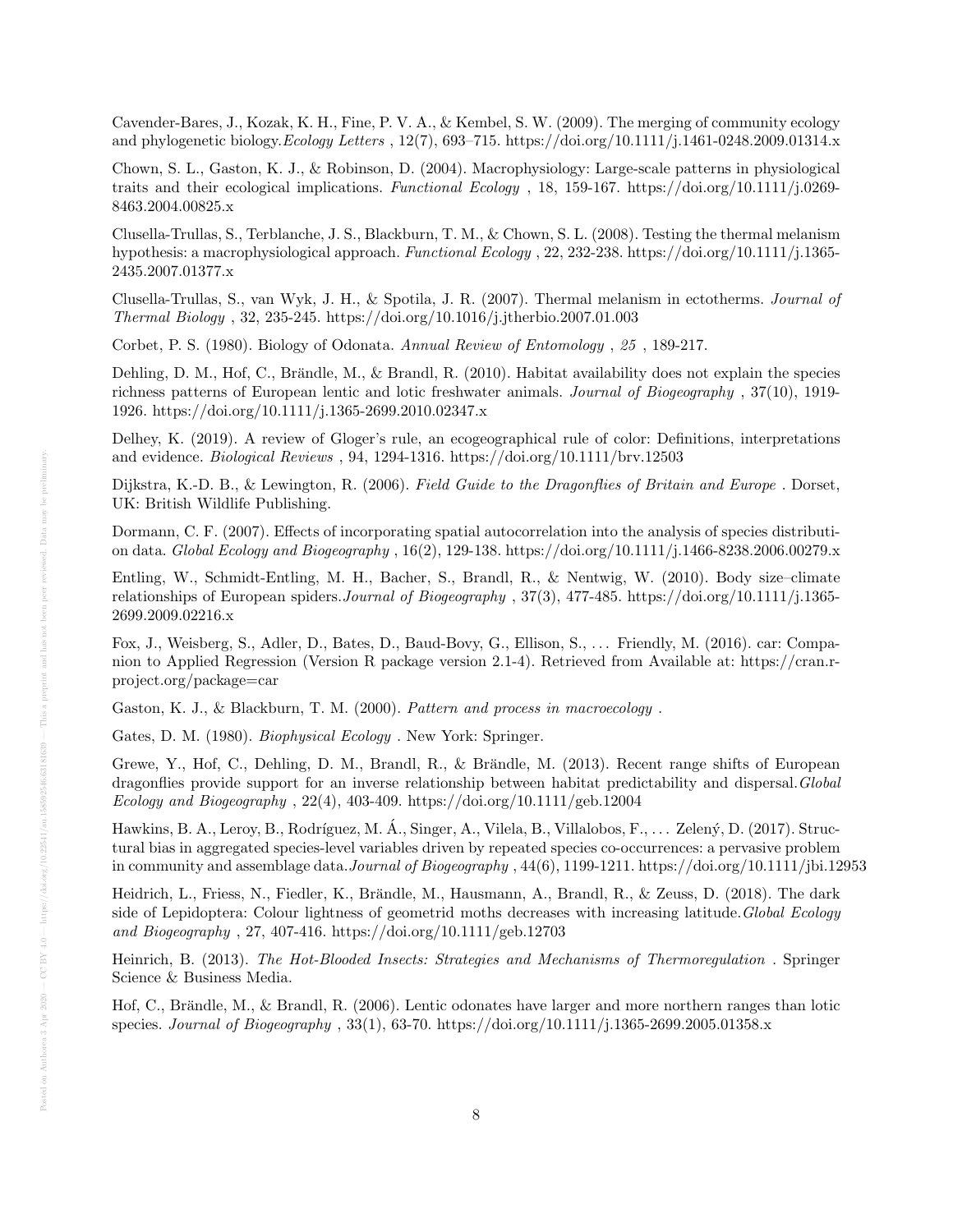Hof, C., Brändle, M., & Brandl, R. (2008). Latitudinal variation of diversity in European freshwater animals is not concordant across habitat types. Global Ecology and Biogeography , 17(4), 539-546. https://doi.org/10.1111/j.1466- 8238.2008.00394.x

Huey, R. B., & Kingsolver, J. G. (1989). Evolution of thermal sensitivity of ectotherm performance. Trends in Ecology & Evolution , 4(5), 131-135. https://doi.org/10.1016/0169-5347(89)90211-5

Hurlbert, A. H., & Jetz, W. (2007). Species richness, hotspots, and the scale dependence of range maps in ecology and conservation.Proceedings of the National Academy of Sciences , 104(33), 13384-13389. https://doi.org/10.1073/pnas.0704469104

Kalkman, V. J., Clausnitzer, V., Dijkstra, K. D. B., Orr, A. G., Paulson, D. R., & van Tol, J. (2008). Global diversity of dragonflies (Odonata) in freshwater. Hydrobiologia , 595, 351–363. https://doi.org/10.1007/s10750- 007-9029-x

Kalmus, H. (1941). Physiology and ecology of cuticle colour in insects. Nature , 148, 428-431. https://doi.org/10.1038/148428a0

Karger, D. N., Conrad, O., Böhner, J., Kawohl, T., Kreft, H., Soria-Auza, R. W., . . . Kessler, M. (2017). Climatologies at high resolution for the earth's land surface areas. Scientific Data, 4, 170122. https://doi.org/10.1038/sdata.2017.

Karger, D. N., Conrad, O., Böhner, J., Kawohl, T., Kreft, H., Soria-Auza, R. W., ... Kessler, M. (2018). Data from: Climatologies at high resolution for the earth's land surface areas - Dryad Digital Repository. Retrieved July 9, 2018, https://doi:10.5061/dryad.kd1d4

Kühsel, S., Brückner, A., Schmelzle, S., Heethoff, M., & Blüthgen, N. (2017). Surface area-volume ratios in insects. Insect Science , 24(5), 829-841. https://doi.org/10.1111/1744-7917.12362

Letsch, H., Gottsberger, B., & Ware, J. L. (2016). Not going with the flow: a comprehensive time-calibrated phylogeny of dragonflies (Anisoptera: Odonata: Insecta) provides evidence for the role of lentic habitats on diversification. Molecular Ecology , 25(6), 1340-1353. https://doi.org/10.1111/mec.13562

Lynch, M. (1991). Methods for the analysis of comparative data in evolutionary biology. Evolution 45, 1065-1080. https://doi.org/10.1111/j.1558-5646.1991.tb04375.x

Marten, A., Brändle, M., & Brandl, R. (2006). Habitat type predicts genetic population differentiation in freshwater invertebrates.Molecular Ecology , 15(9), 2643-2651. https://doi.org/10.1111/j.1365-294X.2006.02940.x

May, M. L. (1979). Insect Thermoregulation. Annual Review of Entomology , 24, 313-349. https://doi.org/10.1146/annurev.en.

May, M. L. (1991). Thermal adaptations of dragonflies, revisited. Advances in Odonatology, 5, 71-88.

McGill, B. J., Enquist, B. J., Weiher, E., & Westoby, M. (2006). Rebuilding community ecology from functional traits. Trends in Ecology & Evolution , 21(4), 178-185. https://doi.org/10.1016/j.tree.2006.02.002

Merow, C., Wilson, A. M., & Jetz, W. (2017). Integrating occurrence data and expert maps for improved species range predictions: Expert maps  $\&$  point process models. Global Ecology and Biogeography, 26(2), 243-258. https://doi.org/10.1111/geb.12539

Paradis, E., Claude, J. & Strimmer, K. (2004). APE: analyses of phylogenetics and evolution in R language. Bioinformatics, 20, 289-290. https://doi.org/10.1093/bioinformatics/btg412

Parkash, R., Rajpurohit, S., & Ramniwas, S. (2008). Changes in body melanisation and desiccation resistance in highland vs. lowland populations of D. melanogaster . Journal of Insect Physiology ,  $54(6)$ , 1050-1056. https://doi.org/10.1016/j.jinsphys.2008.04.008

Parkash, R., Sharma, V., & Kalra, B. (2009). Impact of body melanisation on desiccation resistance in montane populations of D. melanogaster : Analysis of seasonal variation. Journal of Insect Physiology, 55(4), 898-908.https://doi.org/10.1016/j.jinsphys.2009.06.004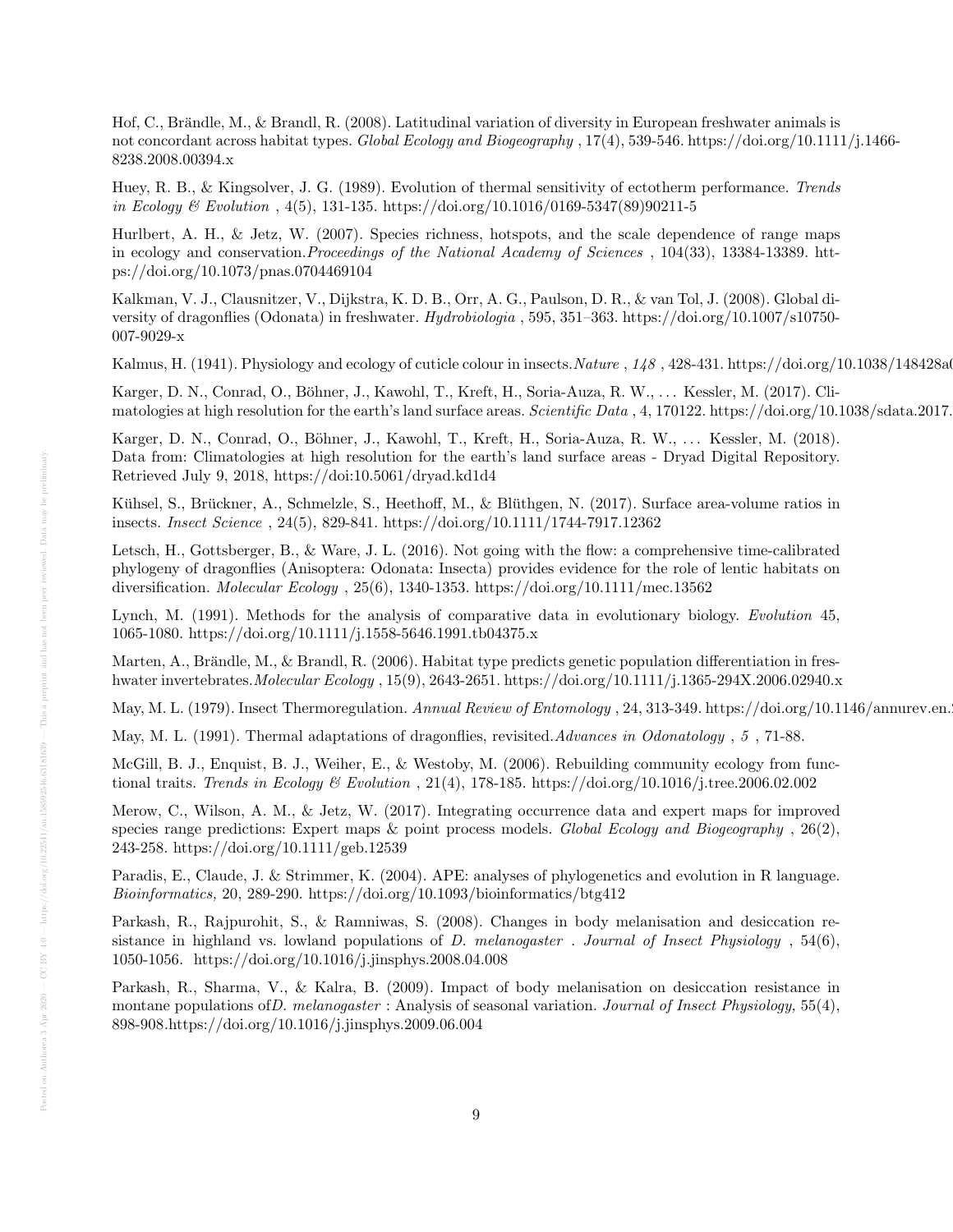Pinkert, S., Brandl, R., & Zeuss, D. (2017). Colour lightness of dragonfly assemblages across North America and Europe. Ecography , 40(9), 1110-1117. https://doi.org/10.1111/ecog.02578

Pinkert, S., Dijkstra, K.-D. B., Zeuss, D., Reudenbach, C., Brandl, R., & Hof, C. (2018). Evolutionary processes, dispersal limitation and climatic history shape current diversity patterns of European dragonflies.  $Ecography$ , 41(5), 795-804. https://doi.org/10.1111/ecog.03137

Pinkert, S., & Zeuss, D. (2018). Thermal biology: Melanin-based energy harvesting across the tree of life. Current Biology , 28(16), 887-889. https://doi.org/10.1016/j.cub.2018.07.026.

Rapoport, E. H. (1969). Gloger's rule and pigmentation of Collembola. Evolution, 23(4), 622-626. https://doi.org/10.1111/j.155 5646.1969.tb03545.x

Rehn, A. C. (2003). Phylogenetic analysis of higher-level relationships of Odonata. Systematic Entomology , 28(2), 181-240. https://doi.org/10.1046/j.1365-3113.2003.00210.x

Reilly, J. R., Hajek, A. E., Liebhold, A. M., & Plymale, R. (2014). Impact of Entomophaga maimaiga (Entomophthorales: Entomophthoraceae) on outbreak gypsy moth populations (Lepidoptera: Erebidae): The role of weather. Environmental Entomology, 43, 632-641. https://doi.org/10.1603/EN13194

Remmert, H. (1981). Body size of terrestrial arthropods and biomass of their populations in relation to the abiotic parameters of their milieu. Oecologia 50, 12-13 https://doi.org/10.1007/BF00378789

Ribera, I., Foster, G. N., & Vogler, A. P. (2003). Does habitat use explain large scale species richness patterns of aquatic beetles in Europe? Ecography , 26(2), 145-152. https://doi.org/10.1034/j.1600-0587.2003.03271.x

Ricklefs, R. E. (2004). A comprehensive framework for global patterns in biodiversity. Ecology Letters, 7 (1), 1-15. https://doi.org/10.1046/j.1461-0248.2003.00554.x

Samejima, Y., & Tsubaki, Y. (2010). Body temperature and body size affect flight performance in a damselfly. Behavioral Ecology and Sociobiology , 64, 685-692. https://doi.org/10.1007/s00265-009-0886-3

Schweiger, A. H., & Beierkuhnlein, C. (2015). Size dependency in colour patterns of Western Palearctic carabids. Ecography , 39(9), 846-857. https://doi.org/10.1111/ecog.01570

Shelomi, M. (2012). Where are we now? Bergmann's rule sensu lato in insects. The American Naturalist , 180(4), 511-519. https://doi.org/10.1086/667595

Southwood, T. R. E. (1962). Migration of terrestrial arthropods in relation to habitat. Biological Reviews , 37(2), 171-211. https://doi.org/10.1111/j.1469-185X.1962.tb01609.x

Southwood, T. R. E. (1977). Habitat, the templet for ecological strategies? Journal of Animal Ecology , 46, 337-365.

Stelbrink, P., Pinkert, S., Brunzel, S., Kerr, J., Wheat, C. W., Brandl, R., & Zeuss, D. (2019). Colour lightness of butterfly assemblages across North America and Europe. Scientific Reports , 9(1), 1760. https://doi.org/10.1038/s41598- 018-36761-x

Sternberg, K. (1998). The postglacial colonization of Central Europe by dragonflies, with special reference to southwestern Germany (Insecta, Odonata). Journal of Biogeography , 25, 319-337.

Urbanek, S. (2013). png: Read and write PNG images (Version R package version 0.1-7). Retrieved from Available at: https://cran.r-project.org/package=png

Violle, C., Navas, M.-L., Vile, D., Kazakou, E., Fortunel, C., Hummel, I., & Garnier, E. (2007). Let the concept of trait be functional! Oikos, 116(5), 882-892. https://doi.org/10.1111/j.0030-1299.2007.15559.x

Wilson, K., Cotter, S. C., Reeson, A. F., & Pell, J. K. (2001). Melanism and disease resistance in insects. Ecology Letters ,  $4(6)$ , 637-649. https://doi.org/10.1046/j.1461-0248.2001.00279.x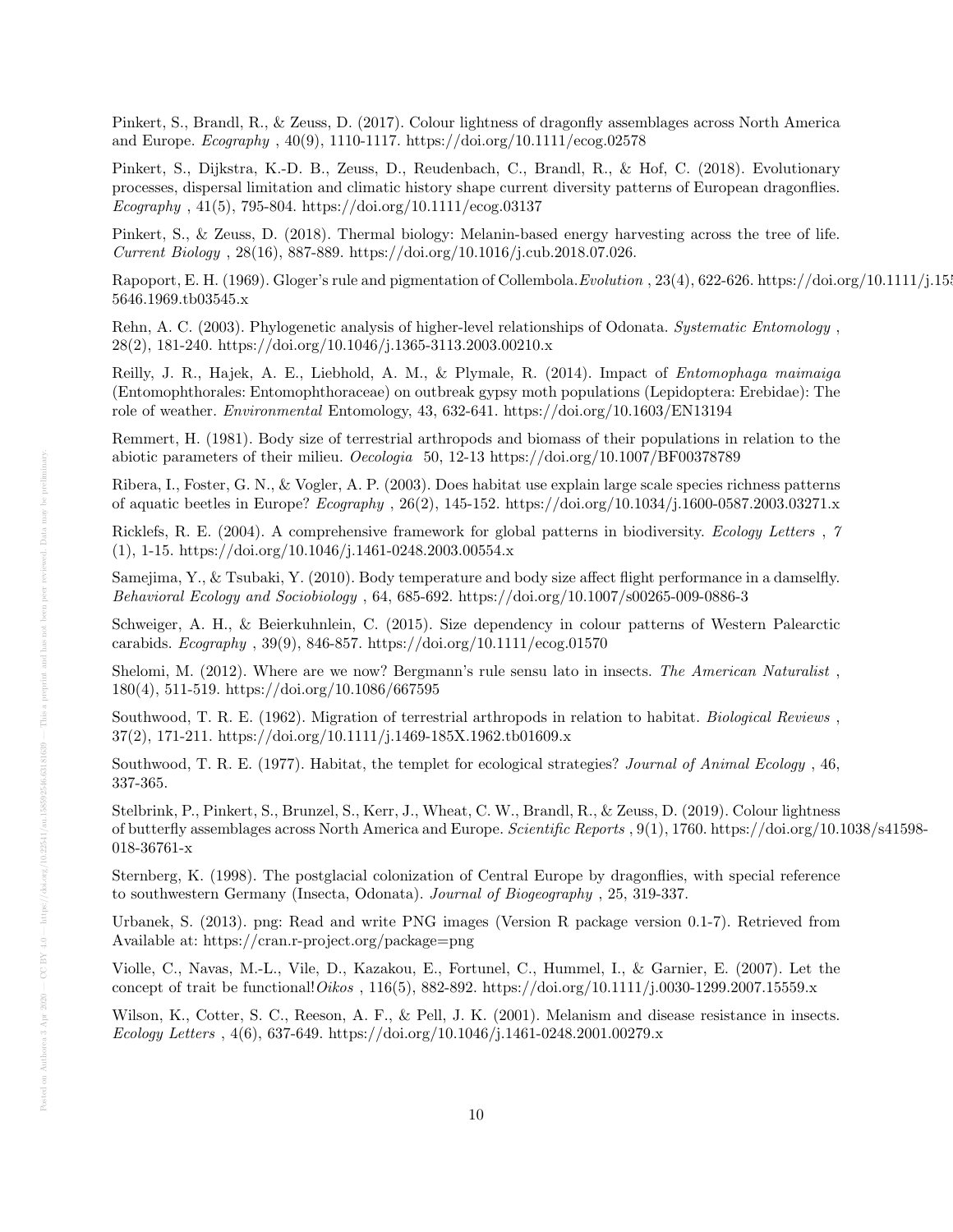Xing, S., Bonebrake, T. C., Ashton, L. A., Kitching, R. L., Cao, M., Sun, Z., . . . Nakamura, A. (2018). Colors of night: climate–morphology relationships of geometrid moths along spatial gradients in southwestern China.  $Oecologia$ , 188(2), 537-546. https://doi.org/10.1007/s00442-018-4219-y

Zeuss, D., Brandl, R., Brändle, M., Rahbek, C., & Brunzel, S. (2014). Global warming favours light-coloured insects in Europe. Nature Communications , 5, 4847. https://doi.org/10.1038/ncomms4874

Zeuss, D., Brunzel, S., & Brandl, R. (2017). Environmental drivers of voltinism and body size in insect assemblages across Europe.Global Ecology and Biogeography , 26, 154-165. https://doi.org/10.1111/geb.12525

# BIOSKETCH

Daniel Acquah - Lamptey has a broad research interest in the ecology of insects, including thermal ecology, dispersal, and pest control. His research focuses on local scale interactions of Odonata assemblages with their biotic and abiotic environment.

Author contributions: D.A.-L., S.P. and R.B. conceived the ideas and designed methodology. D.A.-L. and S.P. collected the data. D.A.-L. and S.P. analysed the data. D.A.-L. wrote the first draft. S.P., R.B., and M.B. provided guidance, all authors contributed to revisions.

#### APPENDIX 1 - DATA SOURCES

Bang, C. Jr. (2001). Constructed wetlands: high-quality habitats for Odonata in cultivated landscapes, International Journal of Odonatology , 4(1), 1-15. https://doi.org/10.1080/13887890.2001.9748153

Bedjanic, M., & Salamun, A. (2003). Large golden-ringed dragonflyCordulegaster heros Theischinger 1979, new for the fauna of Italy (Odonata: Cordulegastridae). Natura Sloveniae , 5(2), 19-29

Bernard, R. (2003). Aeshna crenata Hag., a new species for the fauna of Latvia (Anisoptera: Aeshnidae) Notulae odonatologicae , 6(1), 1-12.

Bogdanovic, T., Merdic, E., & Mikuska, J. (2008). Data to the dragonfly fauna of Lower Neretva River. Entomologia Croatica , 12(2), 51-65.

Bonifait, P. S., Defos Du Rau, P., & Soulet, D. (2008). Les Odonates de la Réserve Nationale de Chasse et de Faune Sauvage d'Orlu (département de l'Ariège, France). Martinia , 24(2), 35-44.

Bouwman, J., & Ketelaar, R. (2008). New records of Coenagrion armatum in Schleswig-Holstein (Odonata: Coenagrionidae).Libellula , 27(3/4), 185-190.

Braune, E., Richter, O., Söndgerath, D., & Suhling F. (2008). Voltinism flexibility of a riverine dragonfly along thermal gradients.Global Change Biology , 14, 470-482. https://doi.org/10.1111/j.1365-2486.2007.01525.x

Brochard, C., & van der Ploeg, E. (2013). Searching for exuviae of endemic Odonata species in Greece. Brachytron , 15(2), 83-101.

Buczyński P. (2006). General notes about the dragonfly (Odonata) fauna of the River Bug valley in the Lublin Region (SE Poland). In: R. Buchwald (Eds.), Habitat selection, reproductive behaviour and conservation of central-European dragonflies (Odonata). Proceedings of the 23rd Annual Meeting of the "Association of German-Speaking Odonatologists (GdO) at Oldenburg (Lower Saxony, Germany), (73-80). Aschenbeck & Isensee Universitätsverlag, Oldenburg.

Buczyński, P., & Tończyk, G. (2013). Dragonflies (Odonata) of Tuchola Forests (northern Poland). Annales Universitatis Mariae Curie-Sklodowska , Section C Biologia , 68 (1): 75-103. https://doi.org/10.17951/c.2013.68.1.75.

Buczyński, P. (1999). Dragonflies (Odonata) of sand pits in south-eastern Poland. Acta hydrobiology, 41 (3/4), 219-230.

Buczyński, P., & Labedzki, A. (2012). Landscape park of "Janowskie Forests" as a hotspot of dragonfly (Odonata ) species diversity in Poland. In: D. H. Kazimierz (Eds.), Natural human environment. Dangers,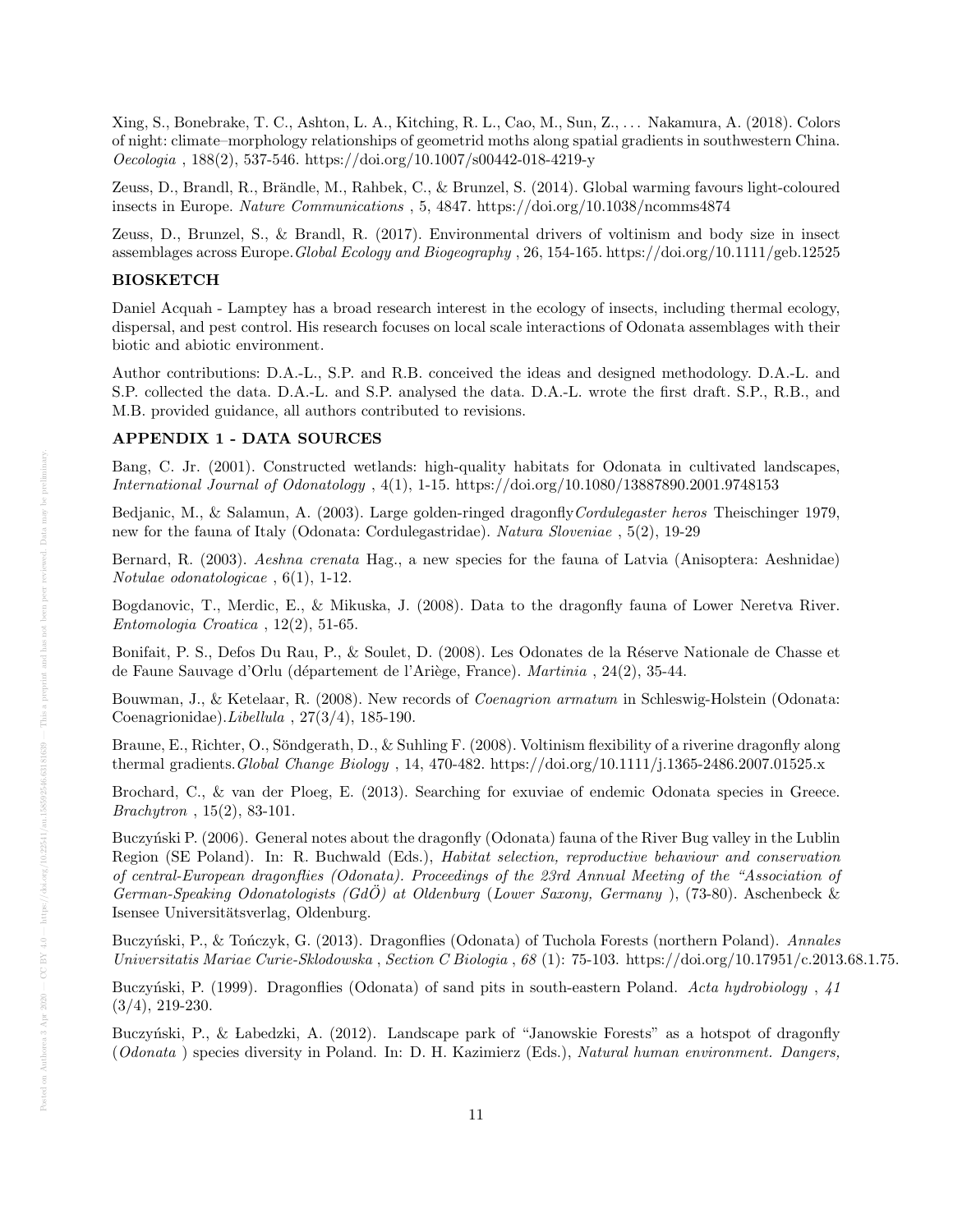protection, education (pp. 151-174). University of Ecology and Management, Warsaw.

Buczyński, P., & Moroz, M. D. (2008). Notes on the occurrence of some Mediterranean dragonflies (Odonata) in Belarus. Polish Journal of Entomology , 77, 67-74.

Buczyński, P., Czachorowski, S., Moroz, M., & Stryjecki, R. (2003). Odonata, Trichoptera, Coleoptera, and Hydrachnidia of springs in Kazimierski Landscape Park (Eastern Poland) and factors affecting the characters of these ecosystems. Supplementa ad Acta Hydrobiologica , 5, 13-29.

Buczyński, P., Zawal, A., Stepień, E., Buczyńska, E., & Pešić, V. (2013). Contribution to the knowledge of dragonflies (Odonata) of Montenegro, with the first record of Ophiogomphus cecilia(Fourcroy, 1785). Annales Universitatis Mariae Curie-Sklodowska, sectio  $C$  – Biologia,  $68(2)$ , 57-71. https://doi.org/10.17951/c.2013.68.2.57.

Butler, S. G. (1993). Key to the larvae of European Orthetrum Newman (Anisoptera: Libellulidae). Odonatologica, 22(2), 191-196.

Carchini, G., Della Bella, V., Solimini, A. G., & Bazzanti, M. (2007). Relationships between the presence of odonate species and environmental characteristics in lowland ponds of central Italy. Annales de Limnologie - International Journal of Limnology , 43(2), 81-87. doi:10.1051/limn/2007020

Chavanec, A., & Raab, R. (2002). Die libellenfauna (Insecta: Odonata) des Tritonwassers auf der Donauinsel in Wien - ergebnisse einer langzeitstudie, aspekte der gewässerbewertung und der bioindikation. Denisia, 3, 63-79.

Chovanec, A., & Waringer, J. (2001). Ecological integrity of river–floodplain systems - assessment by dragonfly surveys (Insecta: Odonata). Regulated Rivers: Research Management , 17, 493-507. https://doi.org/10.1002/rrr.664

Clausnitzer, H-J. (1985). Die Arktische Smaragdlibelle (Somatochlora arctica ZETT) in der Sudheide (Nie- ¨ dersachsen). $Libellula$ ,  $4(1/2)$ , 92-101.

De Knijf, G., & Demolder, H. (2010). Odonata records from Alentejo and Algarve, southern Portugal.  $Libellula, 29(1/2), 61-90.$ 

Dolny, A., Drozd, P., Petříková, M., & Harabiš, F. (2010). Sex ratios at emergence in populations of some central European Gomphidae species (Anisoptera). Odonatologica , 39(3), 217-224.

Eggers, T. O., Grabow, K., Schutte C., & Suhling, F. (1996). Gomphid dragonflies (Odonata) in the southern tributaries of the river Aller, Niedersachsen, Germany. Braunschweiger naturkundlische Schrriften, 5(1), 21-34.

Ekestubbe, K. (1998). Artfördelning bland trollsländor (Odonata) i Södertälje kommun – analys av ett indikatorsystem för biologisk mångfald. Södertälje kommun, miljö- och.

Ellwanger, G., & Zirpel, S. (1995). Entwicklungsnachweis von Anax imperator Leach in einem Hochmoor in Estland (Anisoptera: Aeshnidae).Libellula , 14 (1/2), 41-48.

Farkas, A., Mérő, T. O., Móra, A., & Dévai, G. Y. (2014). Urban dragonflies: data on the odonata fauna of the Danube at Budapest.Acta biologica Debrecina Supplementum oecologica Hungarica , 32, 23-29.

Garcia, C. M. A. (1990). A key to the Iberian Orthetrum larvae (Anisoptera; Libellulidae). Notulae odonatologicae, 3(6), 81-96.

Golfieri, B., Hardersen, S., Maiolini, B., & Surian, N. (2016). Odonates as indicators of the ecological integrity of the river corridor: Development and application of the Odonate River Index (ORI) in northern Italy. Ecological Indicators, 61: 234-247. https://doi.org/10.1016/j.ecolind.2015.09.022.

Handke, K., Kalmund, P., & Didion, A. (1986). Die Libellen des Saarbrücker raumes. *Libellula*,  $5(3/4)$ , 95-112.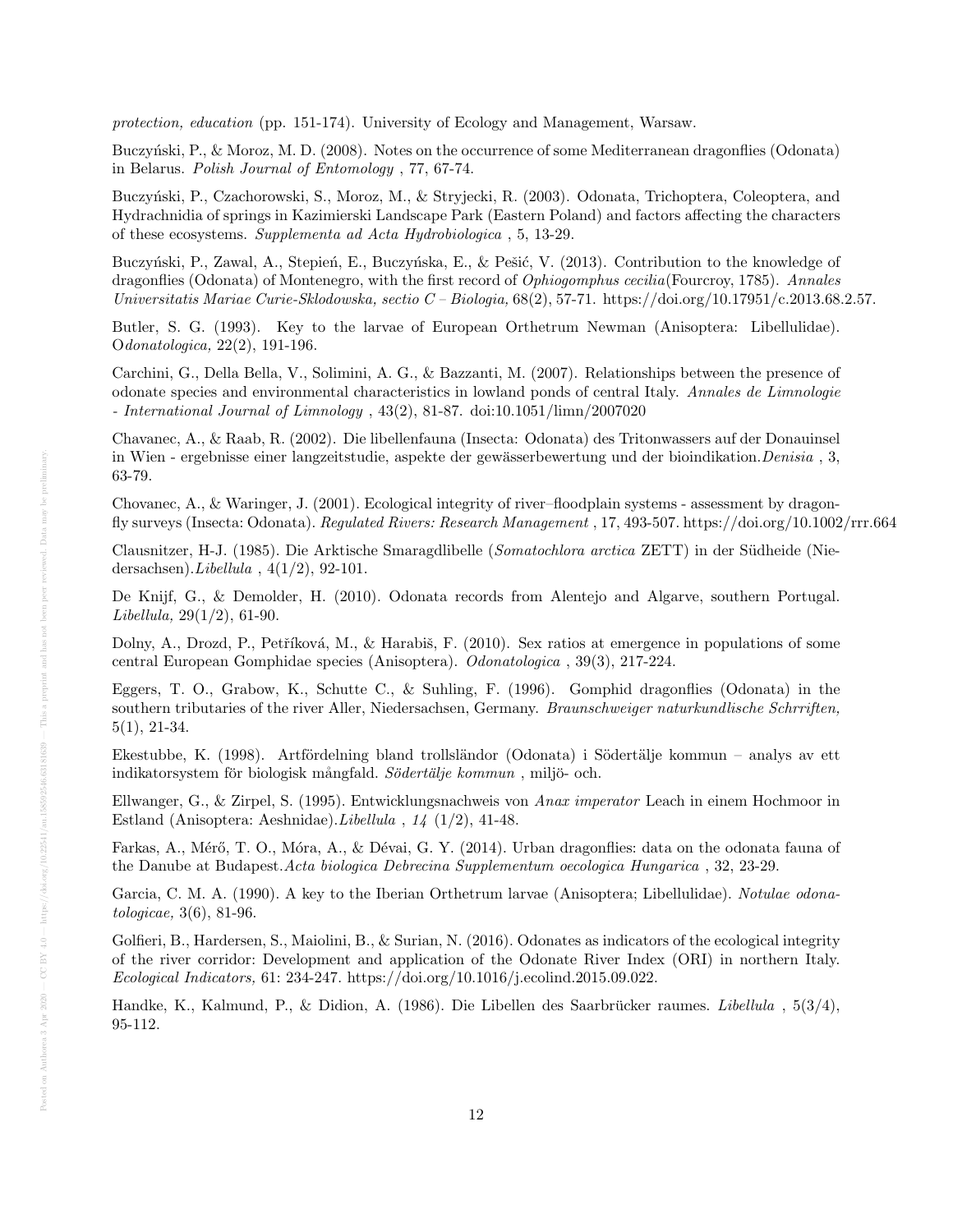Harabis, F., Tichanek, F., & Tropek, R. (2013). Dragonflies of freshwater pools in lignite spoil heaps: Restoration management, habitat structure and conservation value. Ecological Engineering , 55, 51-61. https://doi.org/10.1016/j.ecoleng.2013.02.007

Hardersen, S. (2004). The dragonflies: species, phenology, larval habitats (Odonata). Invertebrati Di Una Foresta Della Pianura Padana Bosco Della Fontana, Secondo Contributo – Conservazione Habitat Invertebrati  $-3, 29-50.$ 

Hardersen, S., & Dal Cortivo, M. (2008). Dragonflies (Odonata) of Vincheto di Celarda Nature Reserve, with special reference to conservation actions. Research on the Natural Heritage of Vincheto Di Celarda and Val Tovanella (Belluno Province, Italy) – Quaderni Conservazione Habitat – 5, 101-116.

Hassal, C., Hollinshead, J., & Hull, A. (2012). Temporal dynamics of aquatic communities and implications for pond conservation.Biodiversity and Conservation , 21(3), 829-852. https://doi.org/10.1007/s10531-011- 0223-9

Heidemann, H., & Kull, R. (1986). Untersuchungen zur Libellenfauna und Gewässergüte an ausgewählten flißgewässern in Rheinland-Pfalz und Baden-Württemberg. Libellula ,  $5(1/2)$ , 46-62.

Holzinger, W. E. (1992). Die Libellenfauna der Mur-, Sulm- und Laßnitzauen des Leibnitzer Feldes (Steiermark, Österreich).  $Libellula$ ,  $11(3/4)$ , 175-180.

Horváth G. (2012). Assessment of riverine dragonflies (Odonata: Gomphidae) and the emergence behaviour of their larvae based on exuviae data on the reach of the river Tisza in Szeged. Tiscia 39, 9-15.

Huber, A. (2000). On the odonate fauna of the Szamos (Somes) river and its surroundings in Romania. Notulae odonatologicae , 5(6), 69-84.

Hübner, T. (1988). Zur Besiedlung neugeschaffener, kleiner Artenschutzgewässer durch Libellen. Libellula, 7(3/4), 129-145.

Kalniņš, M. (2002). Banded Darter Sympetrum pedemontanum (Allioni, 1766) (Odonata: Libellulidae) – a new dragonfly species in the fauna of Latvia. Latvijas Entomologs , 39, 50-51.

Kalnins̆, M. (2006). The distribution and occurrence frequency of Gomphidae (Odonata: Gomphidae) in river Gauja. Acta Universitatis Latviensis, 710, 17-28.

Keller, D., Seidl, I., Forrer, C., Home, R., & Holderegger, R. (2013). Schutz der Helm-Azurjungfer Coenagrion mercuriale (Odonata: Coenagrionidae) am Beispiel des Smaragd-Gebiets Oberaargau. Entomo Helvetica , 6, 87-99.

Kitanova, D., Slavevska Stamenkovic, V., Kostov, V., & Marinov, M. (2008). Contribution to the knowledge of dragonfly fauna of the Bregalnitsa River, Macedonia (Insecta: Odonata). Natura Montenegrina, Podgorica , 7 (2), 169-180.

Kolozsvári, I., Szabó, L. J., & Dévai, G. Y. (2015a). Occurrence pattern analysis of dragonflies (Odonata) on the river Tisza between Vilok and Huszt based on exuviae. Applied Ecology and Environmental Research, 13(4), 1183-1196. https://doi.org/10.15666/aeer/1304 11831196

Kolozsvári, I., Szabó, L. J., & Dévai, G. Y. (2015b). Dragonfly assemblages in the upper parts of the river Tisza: a comparison of larval and exuvial data in three channel types. Acta Zoologica Academiae Scientiarum Hungaricae, 61(2), 189-204. https://doi.org/10.17109/AZH.61.2.189.2015.

Koskinen, J. (2015). Dragonfly communities of north Karelian forest lakes and ponds. MSc. Thesis submitted to the Department of Biology of the University of Eastern Finland.

Kulijer, D., Vinko, D., Billqvist, M., & Mekkes, J. J. (2012). Contribution to the knowledge of the Odonata fauna of Bosnia and Herzegovina – Results of the ECOO 2012. Natura Sloveniae, 14(2), 23-38.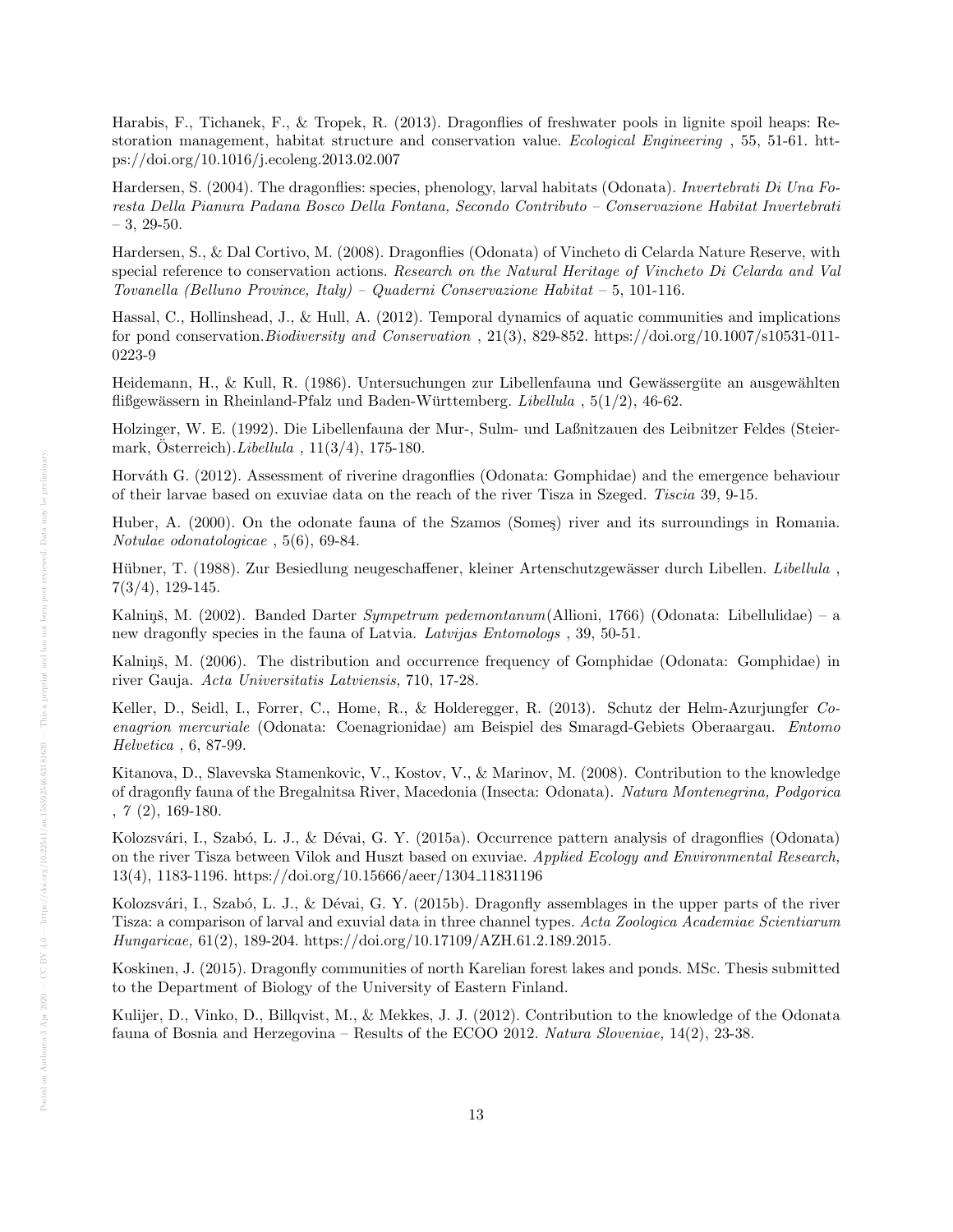La Porta, G., Dell'Otto, A., Spezialle, A., Goretti, E., Rebora, M., Piersanti, S., & Gaino, E., (2013). Odonata biodiversity in some protected areas of Umbria, central Italy. Odonatologica 42(2), 125-137.

Macagno, A. L. M., Gobbi, M., & Lencioni, V. (2012). The occurrence of Leucorrhinia pectoralis (Charpentier, 1825) (Odonata, Libellulidae) in Trentino (Eastern Italian Alps). Studi Trentini di Scienze Naturali, 92, 33- 36.

Manenti, R., Siesa, M. E., & Ficetola, G. F. (2013). Odonata occurrence in caves: active or accidentals? A new case study. Journal of Cave and Karst Studies , 75(3), 205-209. https://doi.org/10.4311/2012LSC0281

Marinov, M. (2007). Odonata of the Western Rhodopes, with special reference to the wetlands north of the town of Smolyan, South Bulgaria.Notulae Odonatologicae , 6(9), 97-108.

Martens, A. (1991). Kolonisationserfolg von Libellen an einem neu angegelegten Gewässer. Libellula ,  $10(1/2)$ , 45-61.

Mauersberger, R. (1990). Libellenbeobachtungen aus dem Bulgarischen Balkan-Gebirge (Stara Planina).  $Libellula$ ,  $9(1/2)$ , 43-59.

Moroz, M.D. (2013). Aquatic insects of cross-border water currents between Belarus and Ukraine. Entomological Review , 93(7), 874-886. https://doi.org/10.1134/S0013873813070099

Moroz, M.D. Czachorowski, S. Lewandowski, K. & Buczyński, P. 2006. Aquatic insects (Insecta: Plecoptera, Ephemeroptera, Odonata, and Trichoptera) of the rivers in the Berezinskii Biosphere Reserve.Entomological Review, 86(9), 987-994. https://doi.org/10.1134/S0013873806090028

Müller, Z., Jakab, T., Tóth, A., Dévai, G., Szállassy, N., Kiss, B., & Horváth, R. (2003). Effect of sports fisherman activities on dragonfly assemblages on a Hungarian river floodplain. Biodiversity and Conservation, 12, 167-179. https://doi.org/10.1023/A:1021220220039

Muranyi, D., & Kovacs, T. (2013). Contribution to the Odonata fauna of Albania and Montenegro. Folia Historico Naturalia Musei Matraensis , 37, 29-41.

Nelson, B., Ronayne, C., & Thompson, R. (2003). Colonization and changing status of four Odonata species, Anax imperator, Anax parthenope, Aeshna mixta and Sympetrum fonscolombii in Ireland 2000-2002. The Irish Naturalists' Journal , 27(7), 266-272.

Painter, D. 1998. Effects of ditch management patterns on odonata at Wicken fen, Cambridgeshire, UK. Biological Conservation , 84(2), 189-195.https://doi.org/10.1016/S0006-3207(97)00095-5

Persson, S. (2011). Is the dragonfly composition changing in Central Sweden? BSc. thesis submitted to the Department of Nature conservation and species diversity of the Halmstad University, Finland.

Piksa, K., Wachowicz, B., & Kwarcińska, M. (2006). Dragonflies (Odonata) of some small anthropogenic water bodies in Cracow City.Fragmenta Faunistica, 49(2), 81-89.

Purse, B. V., & Thompson, D. J. (2003). Emergence of the damselflies, Coenagrion mercuriale and Ceriagrion tenellum (Odonata: Coenagrionidae), at their northern range margins, in Britain.European Journal of Entomology , 100, 93-99. https://doi.org/10.14411/eje.2003.018

Raebel, E. M., Merckx, T., Riordan, P., Macdonald, D. W., Thompson, D. J. (2011). The dragonfly delusion: why it is essential to sample exuviae to avoid biased surveys. Journal of Insect Conservation, 14, 523-533. https://doi.org/10.1007/s10841-010-9281-7.

Rajkov, S., Vinko, D., & Arandelovic, A. (2012). Faunistic results from the 2nd Balkan Odonatological Meeting – BOOM 2012, Serbia. Natura Sloveniae , 17 (2), 67-76.

Rattu, A., Leo, P., Moratin, R., & Hardersen, S. (2014).Diplacodes lefebvrii in Sardinia, a new species for the Italian fauna (Odonata: Libellulidae). Fragmenta entomologica , 46(1-2), 121-124.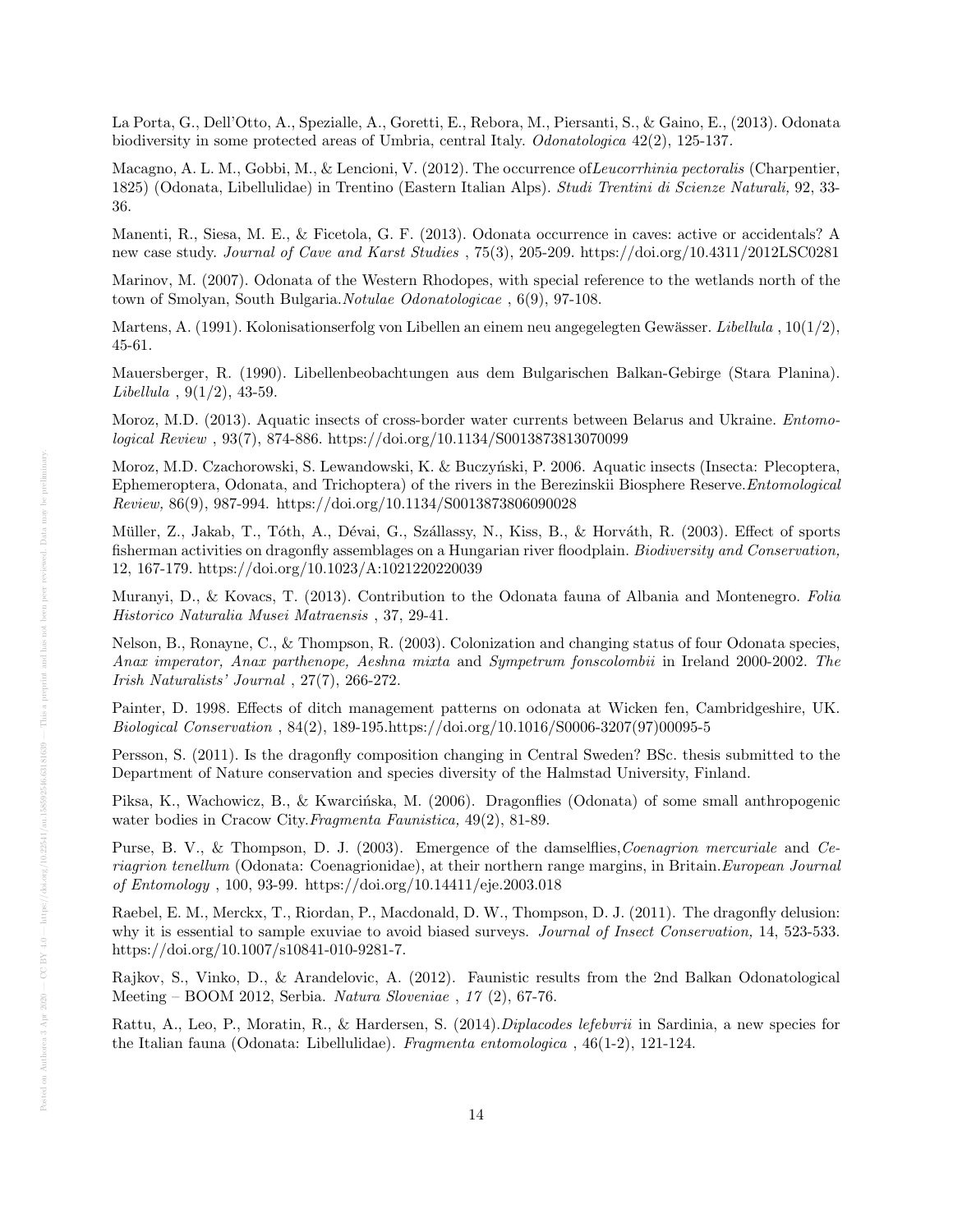Reinhardt, K. (1997). Ein massenvorkommen mehrerer Libellenarten an einem Gewässer. Libellula , 16(3/4), 193-198.

Rozner, G., Lõkkös A., & Ferincz, Á. (2010). Preliminary studies on the distribution of Large Golden Ringed Dragonfly (Cordulegaster heros Theischinger, 1979) and Golden Ringed Dragonfly (Cordulegaster bidentata Sélys, 1843) in the Kõszeg-mountains. Folia Historico Naturalia Musei Matraensis , 34, 37-40.

Rudolph, R. (1978). Notes on the dragonfly fauna of very small pools near Munster, Westfalia, German ¨ Federal Republic. Notulae odonatologicae , 1 (1), 1-16.

Sahlén, G. (1999). The impact of forestry on dragonfly diversity in central Sweden. International Journal of Odonatology , 2(2), 177-186. https://doi.org/10.1080/13887890.1999.9748128

Sahlén, G., & Ekestubbe, K. (2001). Identification of dragonflies (Odonata) as bioindicators of general species richness in boreal forest lakes. Biodiversity and Conservation, 10(5), 673-690. https://doi.org/10.1023/A:1016681524097

Schiel, F-J. (1998). On the habitat requirements of *Erythromma najas* (HANSEMANN 1823) (Zygoptera: Coenagrionidae) in the Southern Upper Rhine valley. Naturschutz südl. Oberrhein, 2, 129-138.

Schindler, M., Fesl, C., & Chovanec, A. (2003). Dragonfly associations (Insecta: Odonata) in relation to habitat variables: a multivariate approach. Hydrobiologia , 497, 169-180. https://doi.org/10.1023/A:1025476220081

Schmidt, E. (1987). Zur Odonatenfauna des Geroldsees bei Garmlsch-Partenkirchen/Obb. (FRG) Ein beitrag zur analyse von Odonaten-Artenspektren bei kleiner stichprobe. Libellula , 6(3/4), 121-134.

Schnapauff, I., Schridde, P., Suhling, F., & Ullmann, K. (1996). Libellenbeobachtungen in Nordost- Griechenland. Libellula , 15(3/4), 169-183.

Schridde, P. & Suhling, F. (1994). Larval dragonfly communities in different habitats of a Mediterranean running water system.Advances in Odonatology , 6, 89-100.

Schröter, A., Schneider, T., Schneider, E., Karjalainen, S., & Hämäläinen, M. (2012). Observations on adult Somatochlora sahlbergi – a species at risk due to regional climate change? (Odonata: Corduliidae). Libellula  $, 31(1/2), 41-60.$ 

Schütte, C., & Suhling, F. (1997). Beobachtungen zum Fortpflanzungsverhalten von Macromia splendens (Pictet) (Anisoptera: Corduliidae). Libellula , 16(1/2), 81-84.

Thoma, M., & Althaus, S. (2015). Beobachtungen von Libellen (Odonata) auf dem Col de Bretolet (VS). Entomo Helvetica , 8, 97-109.

Weihrauch, F., & Weihrauch, S. (2006). Records of protected dragonflies from Rio Tera, Zamora province, Spain (Odonata). Boletín Sociedad Entomológica Aragonesa , 38, 337-338.

Wilderuth, H. (1992). Habitat selection and oviposition site recognition by the dragonfly Aeshna juncea (L.): an experimental approach in natural habitats (Anisoptera: Aeshnidae). Odonatologica , 22(1), 27-44.

Wittwer, T., Sahlén, G. & Suhling, F. (2010). Does one community shape the other? Dragonflies and fish in Swedish lakes. Insect Conservation and Diversity , 3, 124-133. https://doi.org/10.1111/j.1752-4598.2010.00083.x

TABLE 1 Effect sizes (z-scores) and the explained variance of predictor variables from single and multiple regressions ( $r^2/R^2$ ) of the average, phylogenetic and species-specific components of the average colour lightness and body volume of 518 assemblages of European odonates with z-standardised temperature and precipitation variables. In addition, regression models (Nagelkerke pseudo- $r^{2}/R^{2}$ ) calculated with a spatial dependency weight are given. Significant relationships ( $p < 0.05$ ) are shown in bold. The predictors are: annual mean temperature (AMT), and annual precipitation (AP). The P - component represents the phylogenetically predicted part of the respective trait and S - component represents the respective deviation of the average trait from the P - component.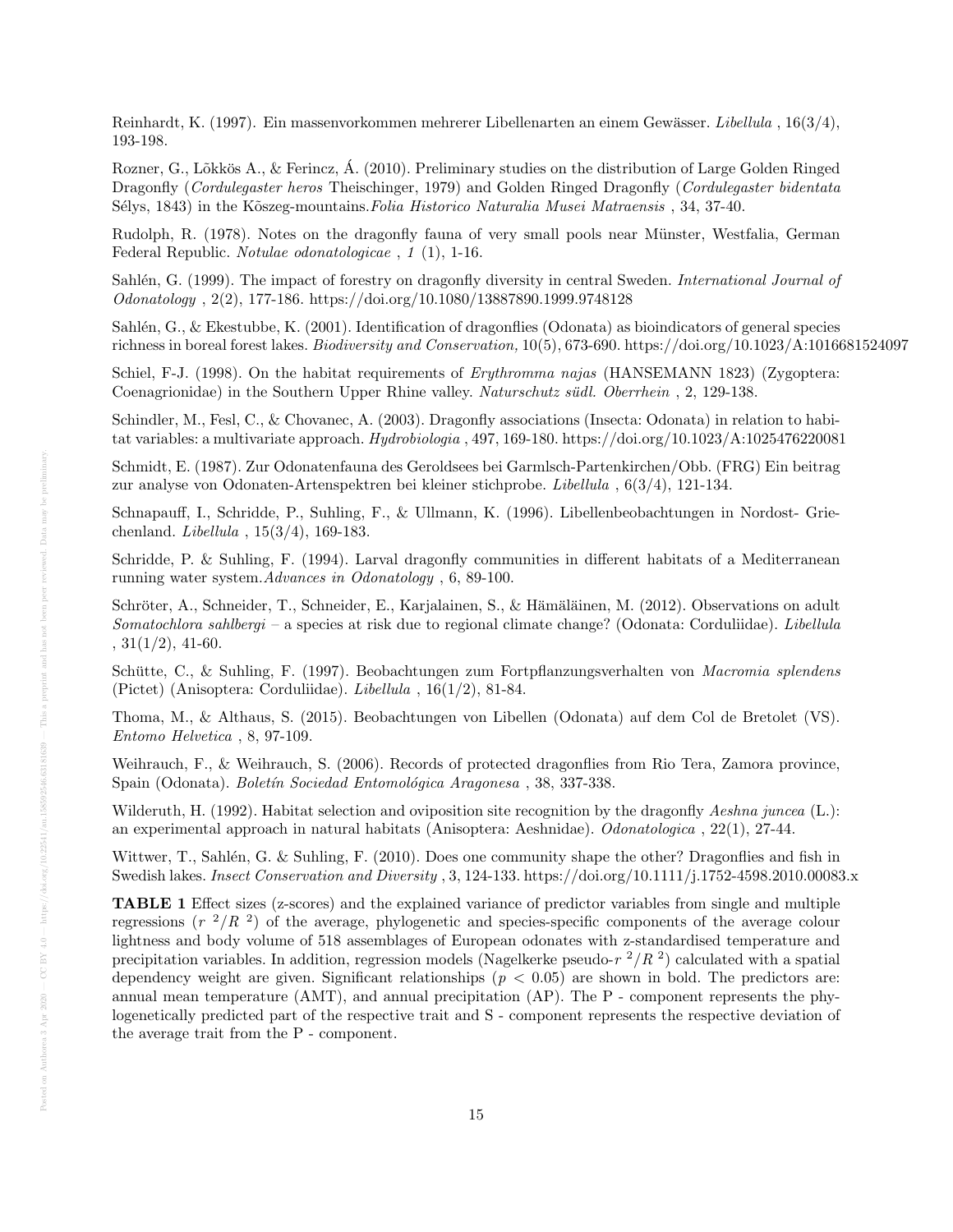|                                                   |                                                   |          |                       |                             |         |            | $S -$    | $S -$                         | ${\bf P}$ - |
|---------------------------------------------------|---------------------------------------------------|----------|-----------------------|-----------------------------|---------|------------|----------|-------------------------------|-------------|
|                                                   |                                                   |          |                       |                             | Average | Average    |          | component component component |             |
| Model                                             | Model                                             | Model    | Trait                 | Predictor                   | Z-score | $r^2/R^2$  | Z-score  | $r^2/R^2$                     | Z-score     |
| Ordinary<br>least-                                | Ordinary<br>least-                                | Single   | Colour<br>lightness   | $\mathop{\rm AMT}\nolimits$ | 14.28   | 0.28       | 11.44    | $0.20\,$                      | 11.88       |
| squares<br>regression                             | squares<br>regression                             |          |                       |                             |         |            |          |                               |             |
|                                                   |                                                   |          |                       | AP                          | 5.14    | 0.05       | 3.41     | 0.02                          | 2.58        |
|                                                   |                                                   |          | <b>Body</b><br>volume | AMT                         | $-1.59$ | $0.01\,$   | $-2.97$  | $\,0.02\,$                    | $-1.33$     |
|                                                   |                                                   |          |                       | AP                          | 2.25    | 0.01       | $-0.25$  | 0.00                          | 2.55        |
|                                                   |                                                   | Multiple | Colour<br>lightness   | $\mathop{\rm AMT}\nolimits$ | 13.12   | 0.29       | 10.80    | $0.20\,$                      | 11.55       |
|                                                   |                                                   |          |                       | AP                          | 1.68    |            | 0.33     |                               | $-0.74$     |
|                                                   |                                                   |          | <b>Body</b><br>volume | <b>AMT</b>                  | $-2.40$ | $\rm 0.02$ | $-3.04$  | $0.02\,$                      | $-2.21$     |
|                                                   |                                                   |          |                       | ${\rm AP}$                  | 2.89    |            | 0.68     |                               | 3.11        |
| Spatial<br>autore-<br>gressive<br>error<br>models | Spatial<br>autore-<br>gressive<br>error<br>models | Single   | Colour<br>lightness   | $\operatorname{AMT}$        | 11.62   | 0.30       | 9.87     | 0.21                          | 10.73       |
|                                                   |                                                   |          |                       | AP                          | 2.69    | 0.14       | 1.47     | 0.09                          | 1.17        |
|                                                   |                                                   |          | Body<br>volume        | $\operatorname{AMT}$        | $-1.77$ | 0.03       | $-2.50$  | $0.02\,$                      | $-1.60$     |
|                                                   |                                                   |          |                       | ${\rm AP}$                  | 2.24    | 0.03       | 0.77     | 0.01                          | 2.45        |
|                                                   |                                                   | Multiple | Colour<br>lightness   | $\mathop{\rm AMT}\nolimits$ | 11.32   | $0.31\,$   | 9.57     | 0.21                          | 10.64       |
|                                                   |                                                   |          |                       | AP                          | 1.71    |            | $0.50\,$ |                               | $-0.06$     |
|                                                   |                                                   |          | <b>Body</b><br>volume | AMT                         | $-2.15$ | 0.04       | $-2.59$  | $0.02\,$                      | $-2.00$     |
|                                                   |                                                   |          |                       | $\rm AP$                    | 2.56    |            | 1.04     |                               | 2.74        |

TABLE 2 Individual slopes and standard error of the predictor variables from multiple regressions (R <sup>2</sup>) of the average, phylogenetic and species-specific components of the average colour lightness and body volume of (lentic  $= 337$ , lotic  $= 181$ ) assemblages of European odonates with z-standardised environmental variables. In addition, regression models (Nagelkerke pseudo- $R<sup>2</sup>$ ) calculated with a spatial dependency weight are given. Shaded cells indicate significant differences in the slopes of these regressions between lotic and lentic assemblages. Slopes that are significant from zero  $(p < 0.05)$  are shown in bold. The predictors are: annual mean temperature (AMT), and annual precipitation (AP). The P - component represents the phylogenetically predicted part of the trait and S - component represents the respective deviation of the average trait from the P - component.

| Model                     | $\rm {Train}$       | Component | Predictor | $Slope \pm SE$<br>for lentic                    | Slope $\pm$ SE<br>for lotic                        | $R^2$ |
|---------------------------|---------------------|-----------|-----------|-------------------------------------------------|----------------------------------------------------|-------|
| Ordinary<br>least-squares | Colour<br>lightness | Average   | AMT       | $3.0 \times 10^{0}$ $\pm$<br>$2.8\times10^{-1}$ | 2.7 $\times$ 10 $^0$ $\pm$<br>$4.4 \times 10^{-1}$ | 0.29  |
| regression                |                     |           |           |                                                 |                                                    |       |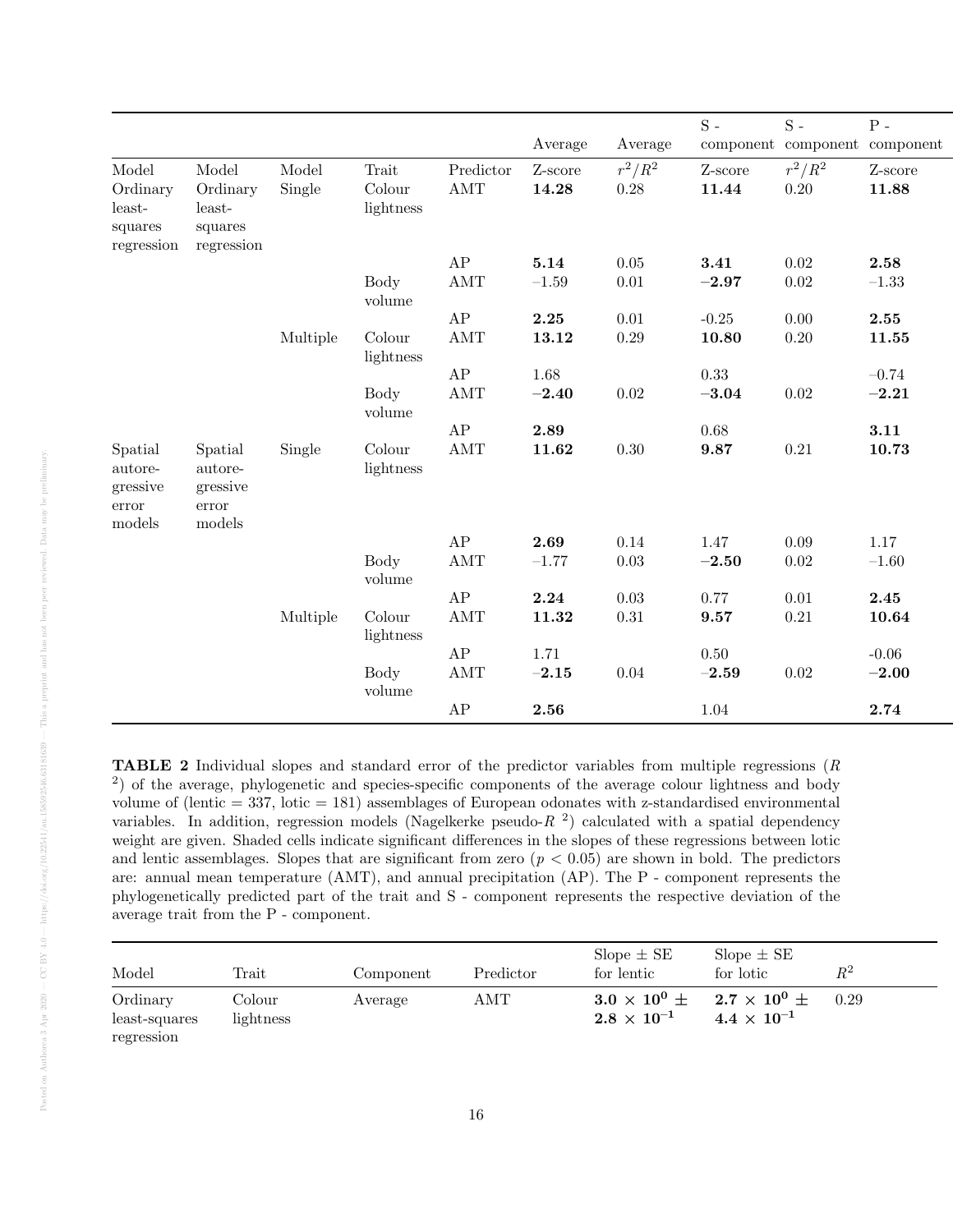| Model                                               | Trait               | Component                | Predictor                   | Slope $\pm$ SE<br>for lentic                                          | Slope $\pm$ SE<br>for lotic                                                          | $\mathbb{R}^2$ |
|-----------------------------------------------------|---------------------|--------------------------|-----------------------------|-----------------------------------------------------------------------|--------------------------------------------------------------------------------------|----------------|
|                                                     |                     |                          | ${\rm AP}$                  | $1.4\,\times\,10^{-1}$<br>$\pm$ 2.9 $\times$                          | 8.6 $\times$<br>$10^{-1}$ $\pm$ 4.2                                                  |                |
|                                                     |                     | ${\bf S}$ -<br>component | $\mathop{\rm AMT}\nolimits$ | $10^{-1}$<br>$1.2\,\times\,10^{0}$<br>$\pm$ 1.2 $\times$<br>$10^{-1}$ | $\times~10^{-1}$<br>$6.6 \times 10^{-1}$<br>$\pm$ 1.9 $\times$<br>$\mathbf{10^{-1}}$ | 0.21           |
|                                                     |                     |                          | $\rm AP$                    | $3.2$ $\times$ $10^{-2}$ $\pm$<br>$1.3 \times 10^{-1}$                | $2.6 \times 10^{-1} \pm$<br>$1.8 \times 10^{-1}$                                     |                |
|                                                     |                     | ${\bf P}$ -<br>component | $\operatorname{AMT}$        | $1.6 \times 10^{0}$<br>$\pm$ 1.7 $\times$<br>$10^{-1}$                | $1.7\times10^{0}$<br>$\pm$ 2.7 $\times$<br>$\mathbf{10}^{-1}$                        | 0.22           |
|                                                     |                     |                          | $\rm AP$                    | $-9.7 \times$<br>$10^{-2} \pm 1.7 \times$<br>$10^{-1}$                | $-1.5\,\times\,10^{\text{-}1}$<br>$\pm$ 2.5 $\times$ $10^{-1}$                       |                |
|                                                     | Body<br>volume      | Average                  | $\operatorname{AMT}$        | $-2.5 \times$<br>$10^{-2}$ $\pm$ 8.3<br>$\times~10^{-3}$              | $-1.2 \times 10^{-2}$<br>$\pm$ 1.3 $\times$<br>$10^{-2}$                             | 0.03           |
|                                                     |                     |                          | $\rm AP$                    | $6.3 \times 10^{-3}$<br>$\pm$ 8.5 $\times$<br>$10^{-3}$               | $3.6\,\times\,10^{-2}$<br>$\pm$ 1.2 $\times$<br>$10^{\rm -2}$                        |                |
|                                                     |                     | ${\bf S}$ -<br>component | $\operatorname{AMT}$        | $-9.9 \times 10^{-4}$<br>$\pm$ 6.4 $\times$ 10 <sup>-5</sup>          | $-1.7 \times 10^{-4}$<br>$\pm$ 1.0 $\times$ $10^{-4}$                                | 0.03           |
|                                                     |                     |                          | $\rm AP$                    | $1.3 \times 10^{-4}$<br>$\pm$ 6.5 $\times$<br>$10^{-5}$               | $-9.3 \times 10^{-5}$<br>$\pm$ 9.5 $\times$ $10^{-5}$                                |                |
|                                                     |                     | ${\bf P}$ -<br>component | $\operatorname{AMT}$        | $-2.3 \times$<br>$10^{-2}$ $\pm$ 8.3<br>$\times~10^{-3}$              | $-1.1 \times 10^{-2}$<br>$\pm$ 1.3 $\times$ $10^{-2}$                                | 0.04           |
|                                                     |                     |                          | ${\rm AP}$                  | $6.7 \times 10^{-3}$ ±<br>$8.5 \times 10^{-3}$                        | $3.9\times 10^{-2}$<br>$\pm$ 1.3 $\times$<br>$10^{\rm -2}$                           |                |
| Spatial<br>autoregressive<br>$\,$ error $\,$ models | Colour<br>lightness | Average                  | AMT                         | $2.9 \times 10^{0} \pm$<br>$3.1 \times 10^{-1}$                       | $2.6 \times 10^{0} \pm$<br>$4.6\,\times\,10^{-1}$                                    | 0.31           |
|                                                     |                     |                          | ${\rm AP}$                  | $3.0\,\times\,10^{-1}$<br>$\pm$ 3.1 $\times$<br>$10^{\rm -1}$         | 7.4 $\times$ 10 <sup>-1</sup> $\pm$<br>$4.3 \times 10^{-1}$                          |                |
|                                                     |                     | ${\bf S}$ -<br>component | $\operatorname{AMT}$        | $1.2\times10^{0}$<br>$\pm$ 1.3 $\times$<br>$10^{-1}$                  | $6.2 \times 10^{-1}$<br>$\pm$ 2.0 $\times$<br>$10^{-1}$                              | 0.22           |
|                                                     |                     |                          | AP                          | $7.8 \times 10^{-2} \pm$<br>$1.3 \times 10^{-1}$                      | $2.3 \times 10^{-1} \pm$<br>$1.9 \times 10^{-1}$                                     |                |
|                                                     |                     | ${\bf P}$ -<br>component | AMT                         | $1.6 \times 10^{0}$<br>$\pm$ 1.8 $\times$<br>$10^{-1}$                | $1.7\times10^{0}$<br>$\pm$ 2.7 $\times$<br>$10^{-1}$                                 | 0.24           |
|                                                     |                     |                          | ${\rm AP}$                  | $4.1 \times 10^{-2} \pm$<br>$1.9 \times 10^{-1}$                      | $-1.5 \times 10^{-1}$<br>$\pm$ 2.6 $\times$ $10^{-1}$                                |                |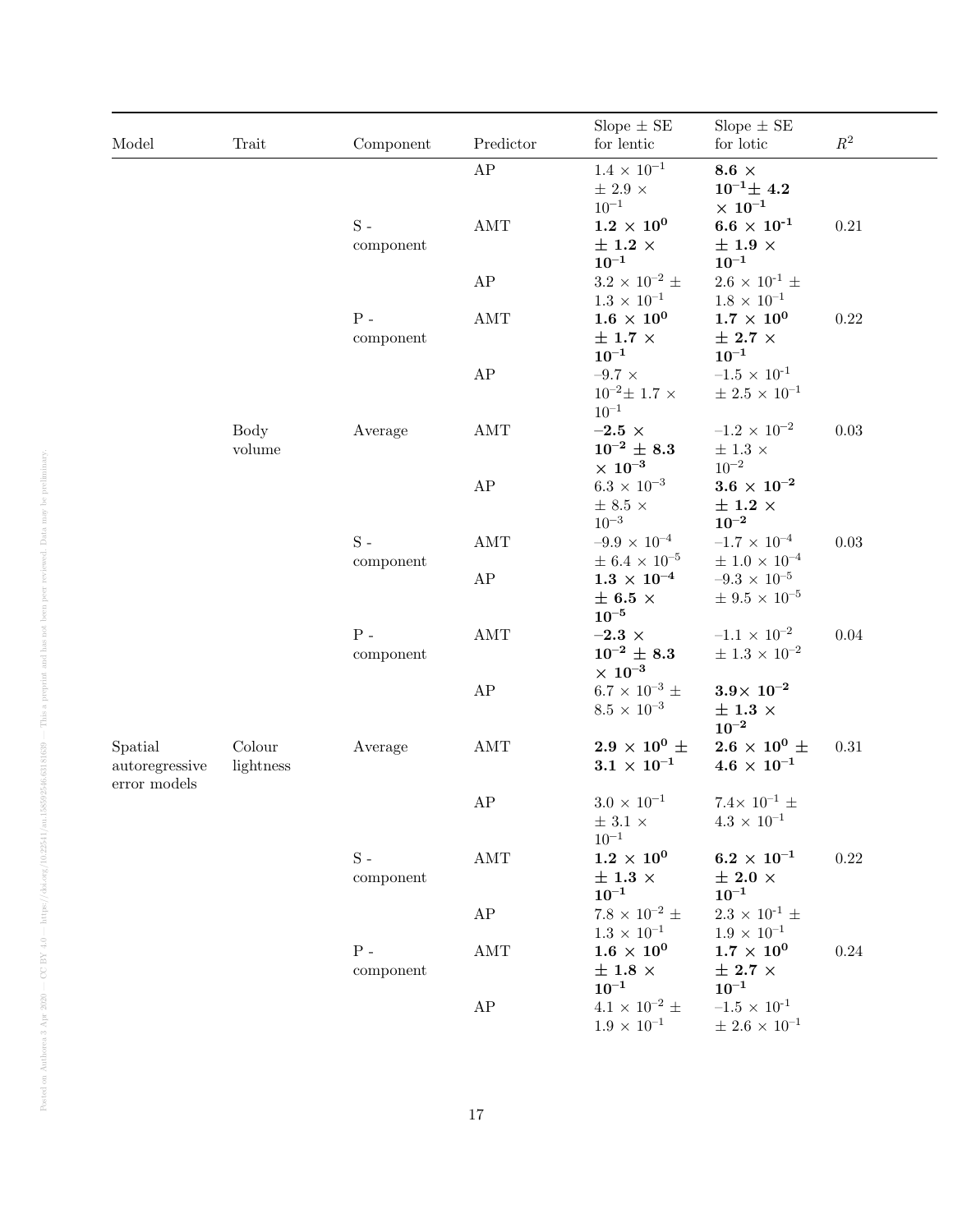| Model | Trait          | Component                | Predictor | Slope $\pm$ SE<br>for lentic                              | Slope $\pm$ SE<br>for lotic                               | $R^2$ |
|-------|----------------|--------------------------|-----------|-----------------------------------------------------------|-----------------------------------------------------------|-------|
|       | Body<br>volume | Average                  | AMT       | $-2.2$ $\times$<br>$10^{-2} \pm 8.8$<br>$\times~10^{-3}$  | $-1.4 \times 10^{-2}$<br>$\pm 1.3 \times 10^{-2}$         | 0.05  |
|       |                |                          | AP        | $8.1 \times 10^{-3}$ ±<br>$9.1 \times 10^{-3}$            | $3.3\,\times\,10^{-2}$<br>$\pm$ 1.3 $\times$<br>$10^{-2}$ |       |
|       |                | ${\bf S}$ -<br>component | AMT       | $-7.8 \times 10^{-5}$<br>$\pm 6.8 \times 10^{-5}$         | $-1.4 \times 10^{-4}$<br>$\pm$ 1.0 $\times$ $10^{-4}$     | 0.04  |
|       |                |                          | AP        | $1.8\,\times\,10^{-4}$<br>$\pm$ 7.0 $\times$<br>$10^{-5}$ | $-9.1 \times 10^{-5}$<br>$\pm$ 9.7 × 10 <sup>-5</sup>     |       |
|       |                | ${\bf P}$ -<br>component | AMT       | $-2.2$ $\times$<br>$10^{-2} \pm 8.8$<br>$\times~10^{-3}$  | $-1.4 \times 10^{-2}$<br>$\pm$ 1.3 $\times$ $10^{-2}$     | 0.05  |
|       |                |                          | AP        | $8.4 \times 10^{-3}$ ±<br>$9.2 \times 10^{-3}$            | $3.6\,\times\,10^{-2}$<br>$\pm$ 1.3 $\times$<br>$10^{-2}$ |       |